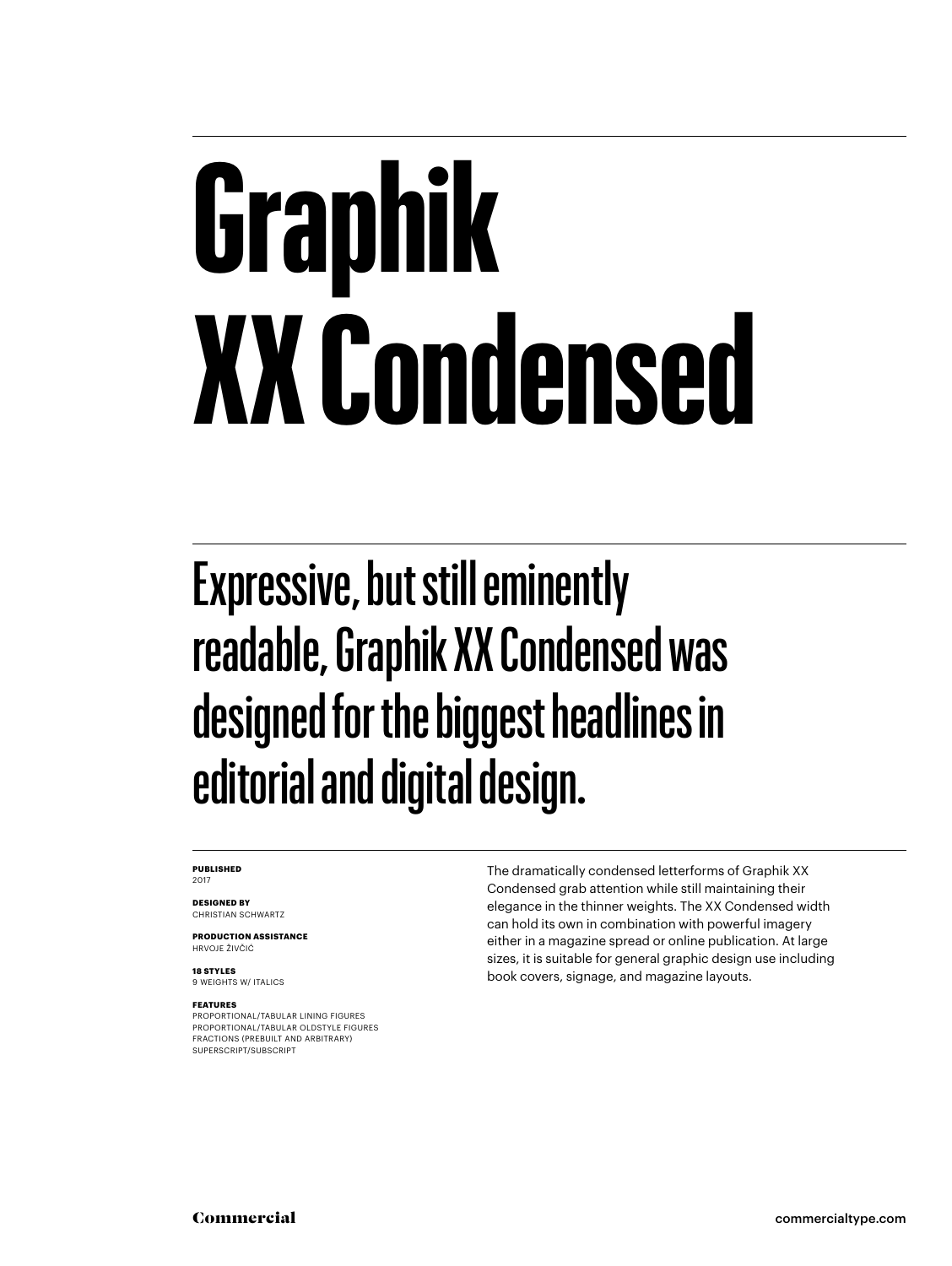Graphik XX Condensed Thin *Graphik XX Condensed Thin Italic* Graphik XX Condensed Extralight *Graphik XX Condensed Extralight Italic* Graphik XX Condensed Light *Graphik XX Condensed Light Italic* Graphik XX Condensed Regular *Graphik XX Condensed Regular Italic* Graphik XX Condensed Medium *Graphik XX Condensed Medium Italic* **Graphik XX Condensed Semibold** *Graphik XX Condensed Semibold Italic* **Graphik XX Condensed Bold** *Graphik XX Condensed Bold Italic* Graphik XX Condensed Black *Graphik XX Condensed Black Italic* Graphik XX Condensed Super *Graphik XX Condensed Super Italic*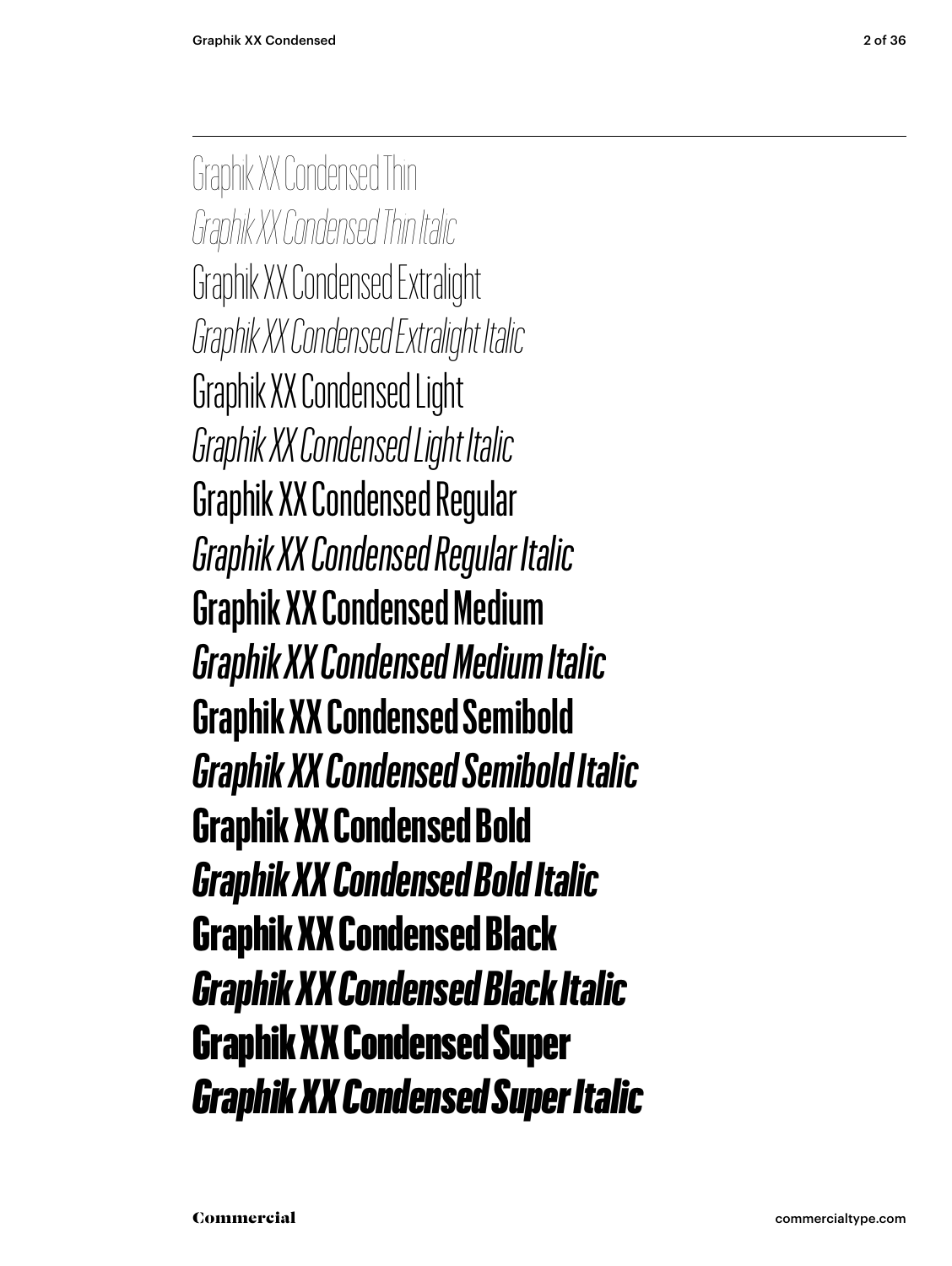# ANTROPOLÓGICO Paradigmatically

GRAPHIK XX CONDENSED THIN, 150 PT



GRAPHIK XX CONDENSED THIN ITALIC, 150 PT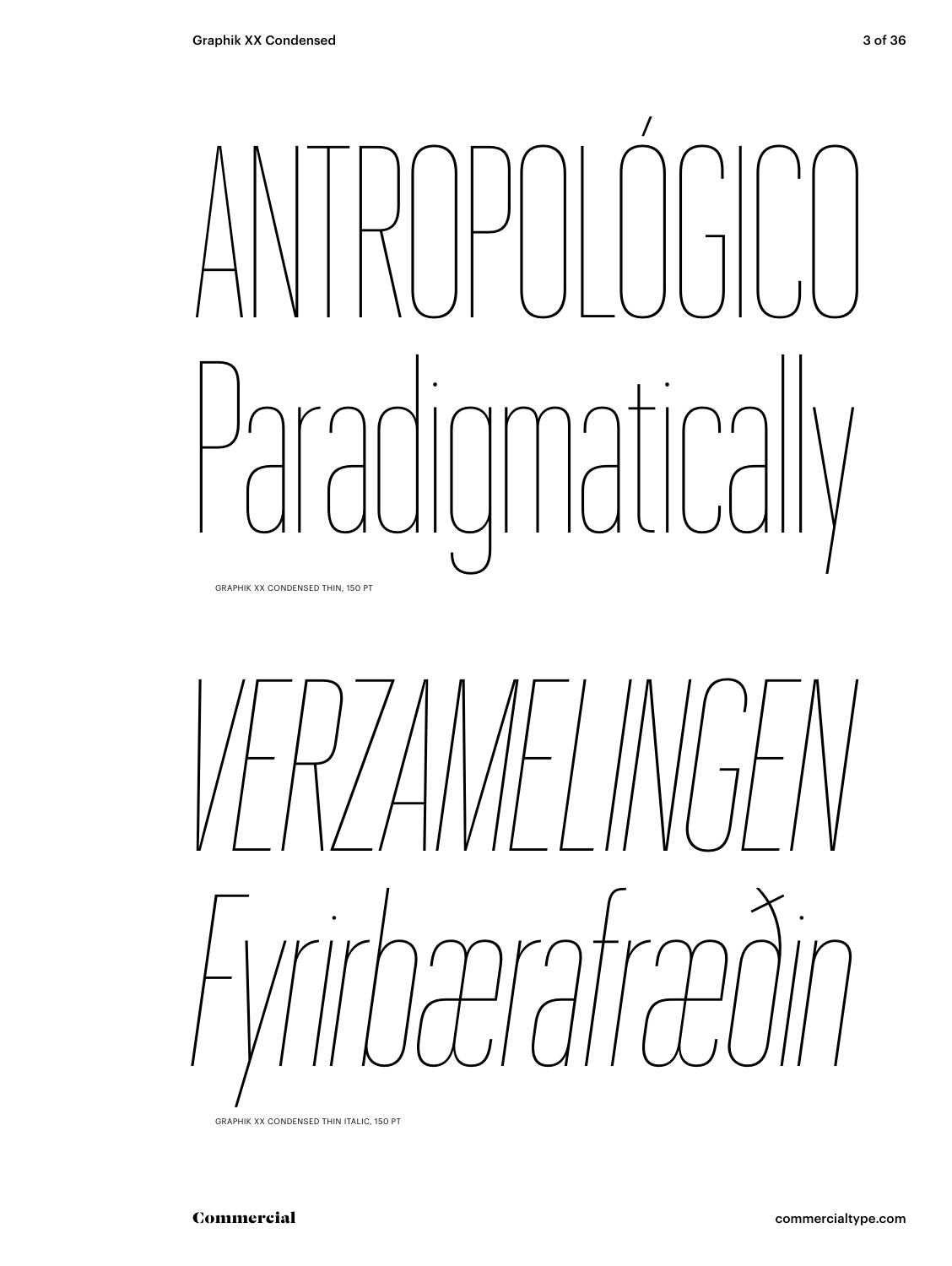### BROADCASTING Iagapagmanan GRAPHIK XX CONDENSED EXTRALIGHT, 150

# *PEMBENTUKAN Metalinguistics*

GRAPHIK XX CONDENSED EXTRALIGHT ITALIC, 150 PT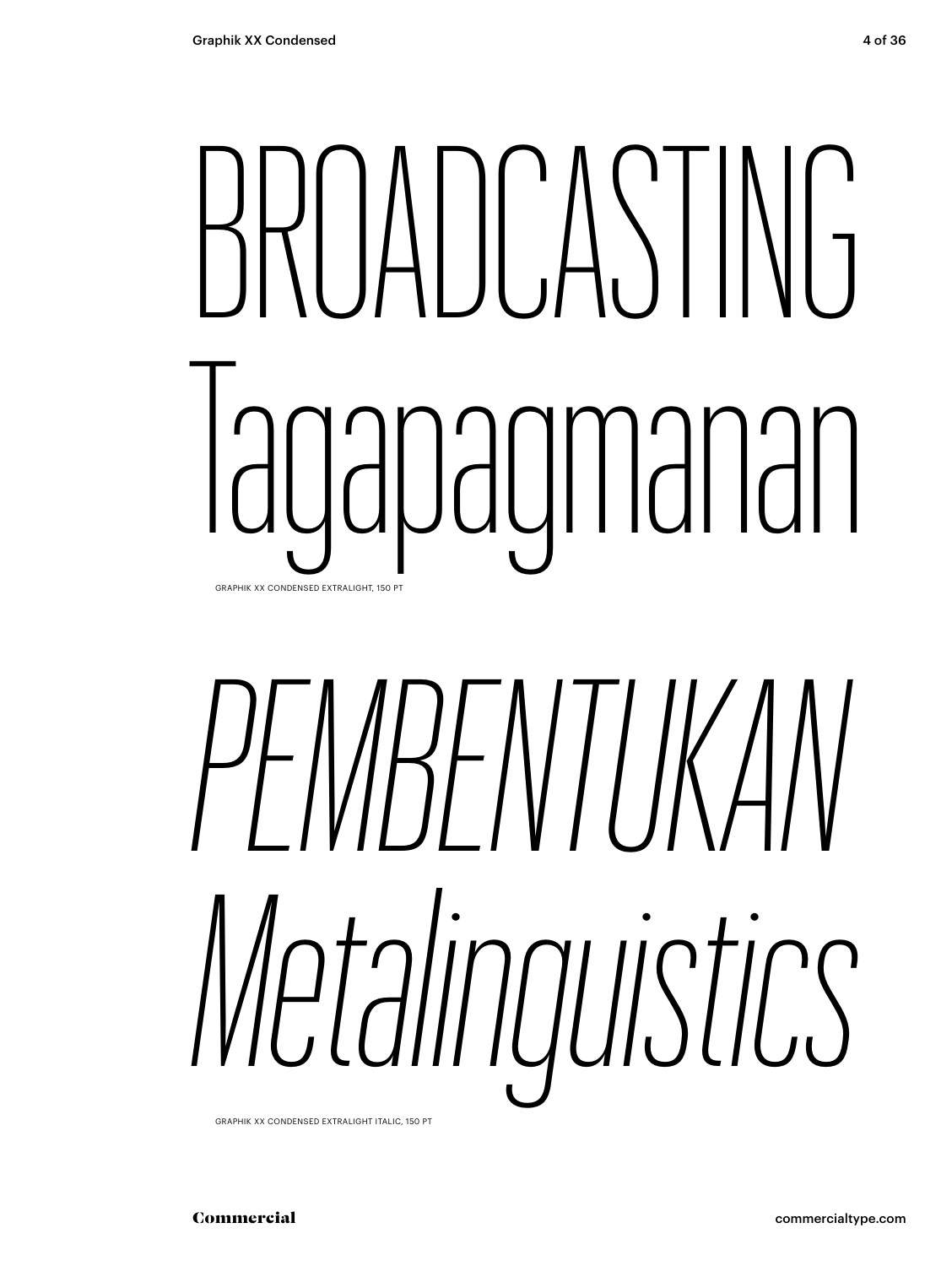### ROZKAZUJĄCY Compositions GRAPHIK XX CONDENSED LIGHT, 150 PT

# *DOCUMENTED Comunicação*

GRAPHIK XX CONDENSED LIGHT ITALIC, 150 PT [ALTERNATE a]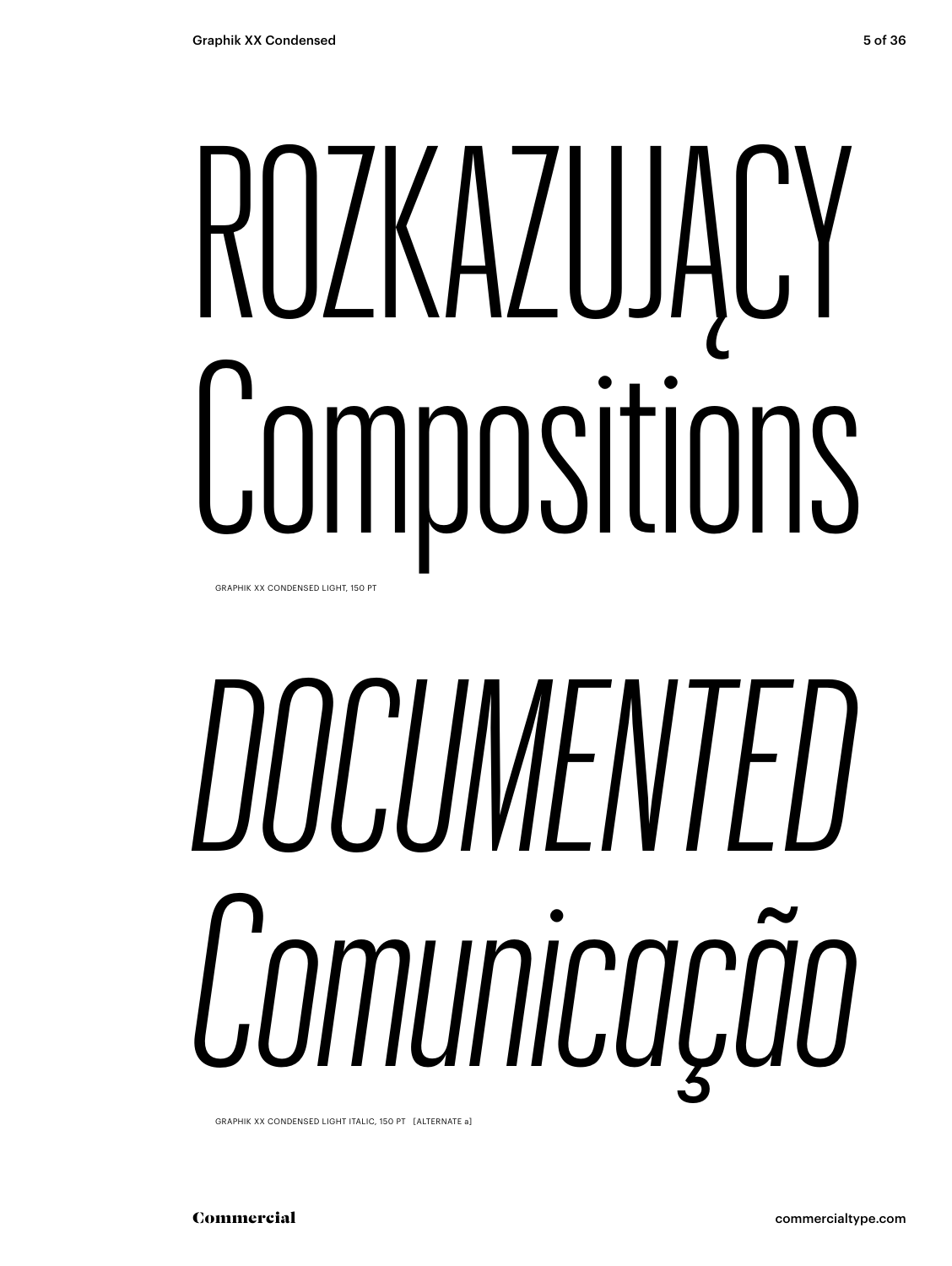# ÁTTEVŐDÖTT Professional

GRAPHIK XX CONDENSED REGULAR, 150 PT

# BRIGHTENED Landeveiene

GRAPHIK XX CONDENSED REGULAR ITALIC, 150 PT

Commercial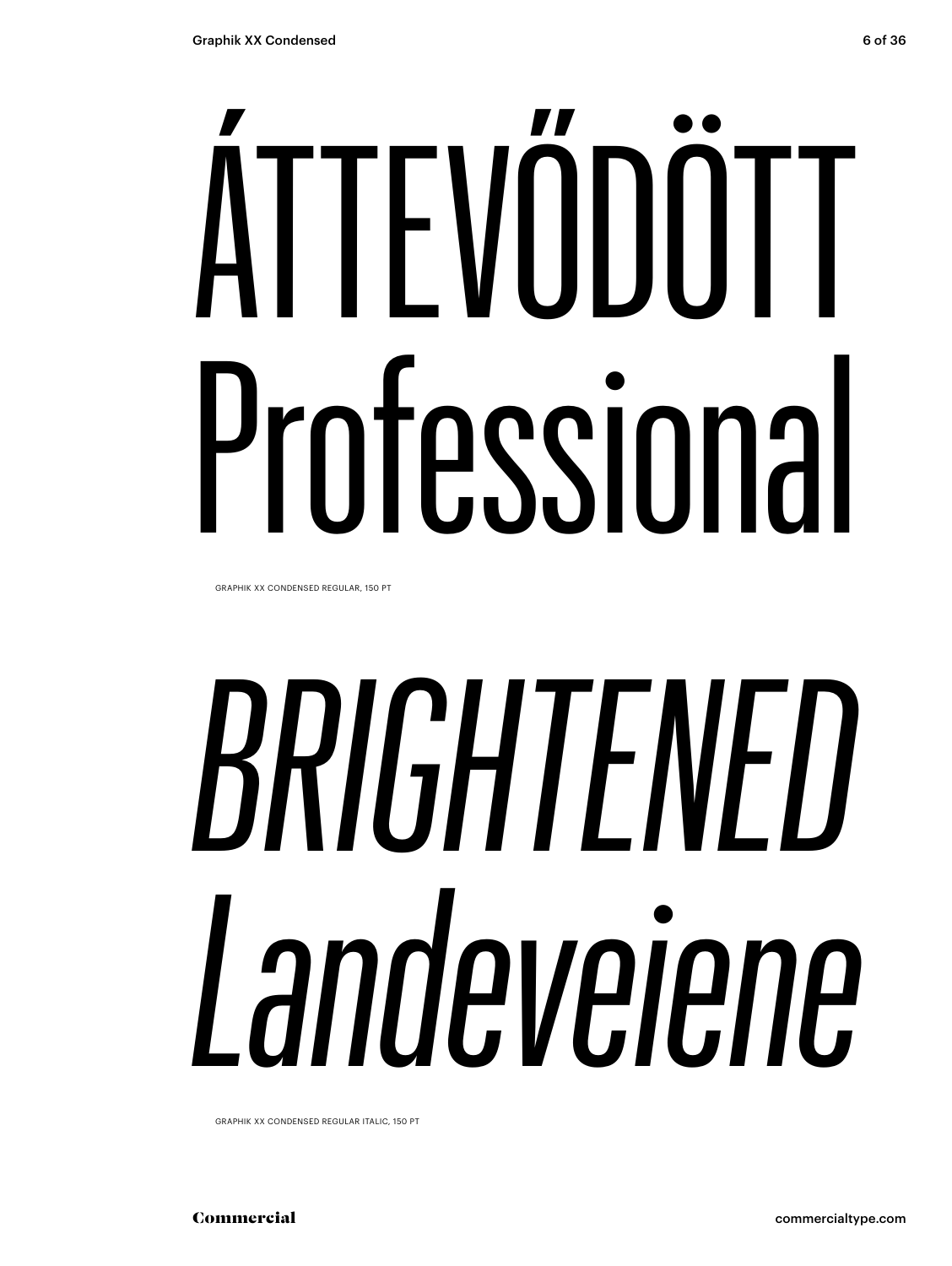# LINGUISTICI Refractions

GRAPHIK XX CONDENSED MEDIUM, 150 PT

# *MODERNIZE Experiència*

GRAPHIK XX CONDENSED MEDIUM ITALIC, 150 PT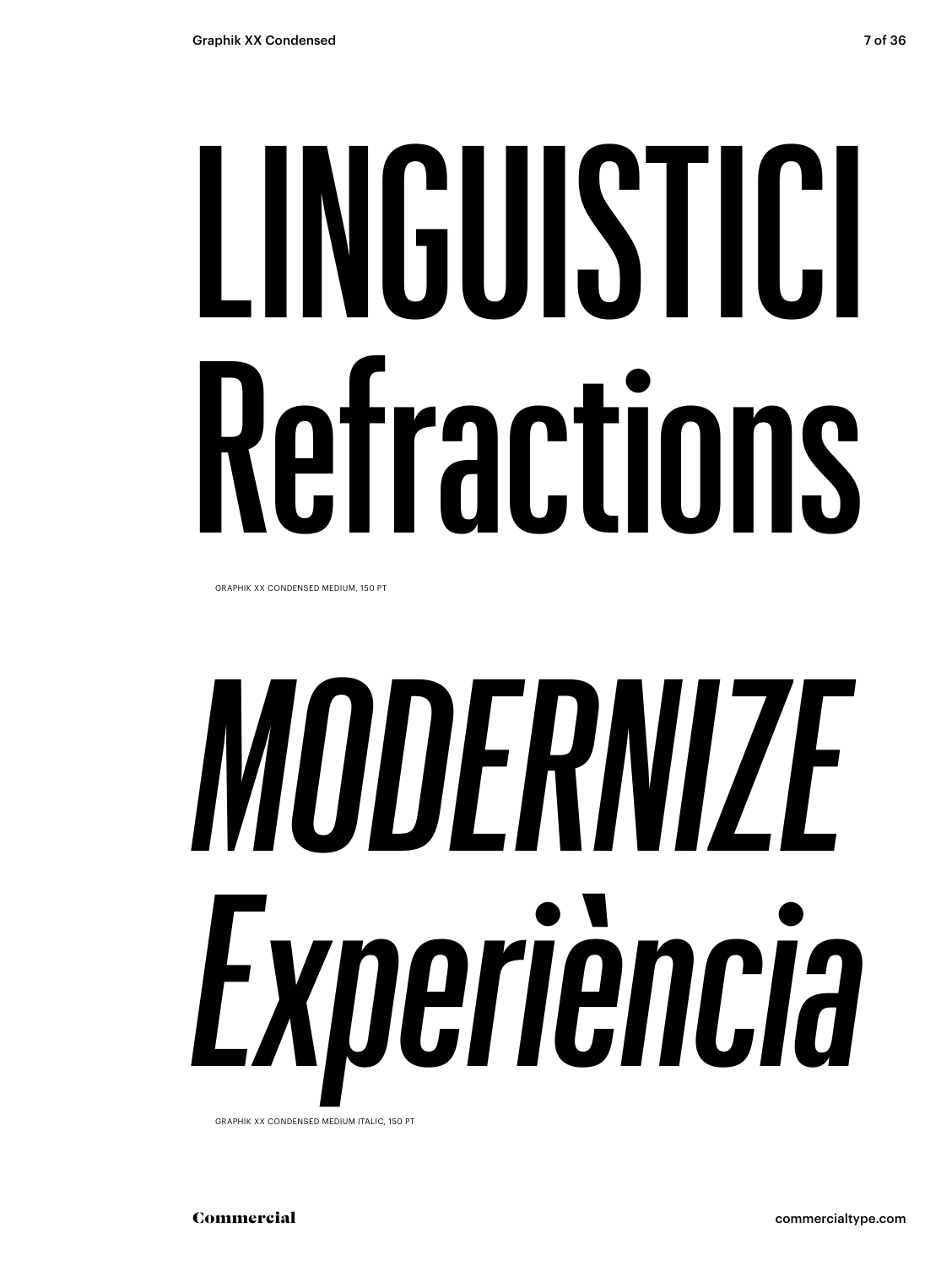# SEQUESTER Omogočajo GRAPHIK XX CONDENSED SEMIBOLD, 150 PT [ALTERNATE a]

# MECANISTE Overflights

GRAPHIK XX CONDENSED SEMIBOLD ITALIC, 150 PT

Commercial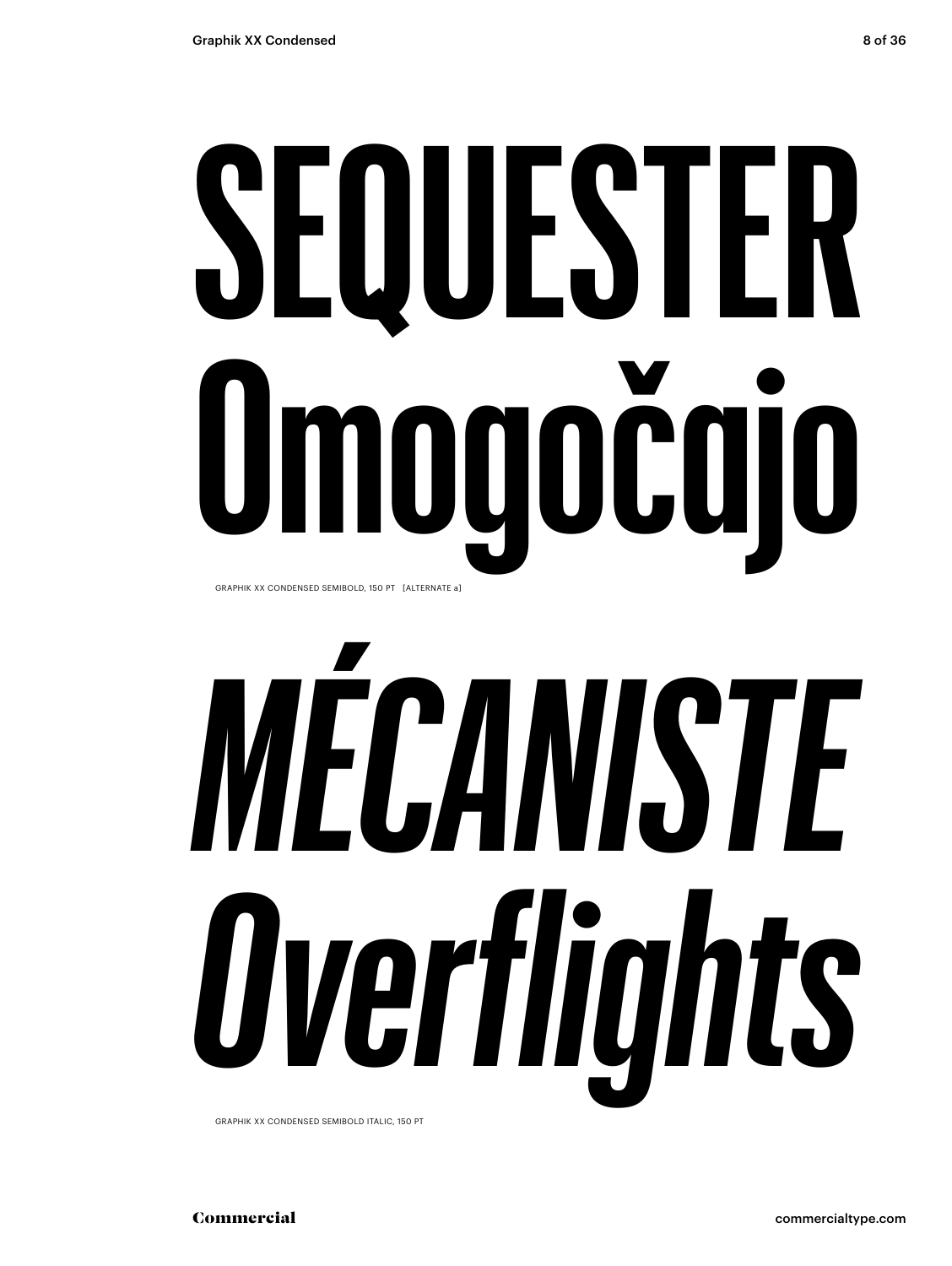# **MANDATES Funktioner**

GRAPHIK XX CONDENSED BOLD, 150 PT

# *BARBACOA Reinstates*

GRAPHIK XX CONDENSED BOLD ITALIC, 150 PT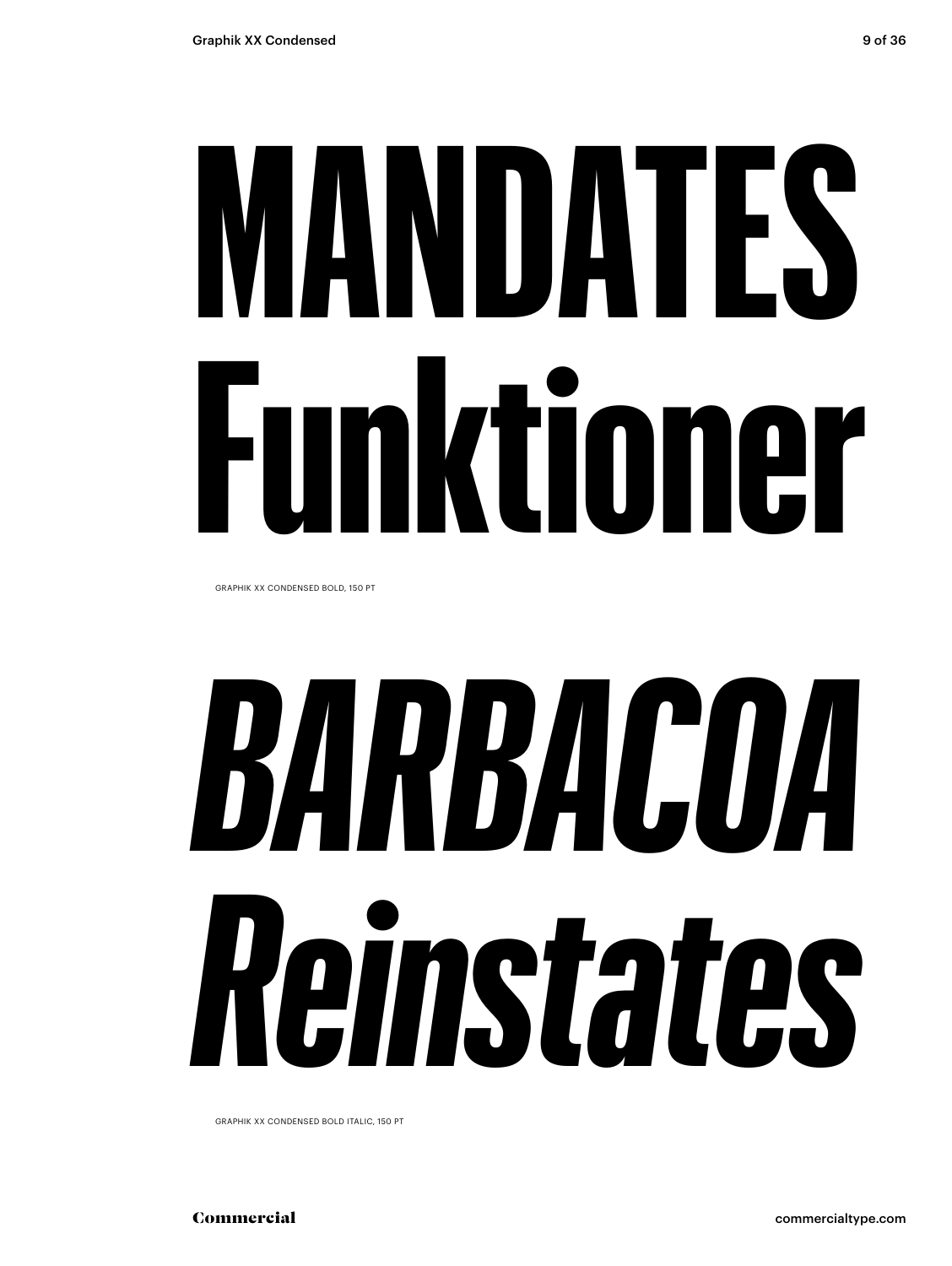# TOUJOURS Scintillate

GRAPHIK XX CONDENSED BLACK, 150 PT [ALTERNATE a t]

# *FOUNDING Außerhalb*

GRAPHIK XX CONDENSED BLACK ITALIC, 150 PT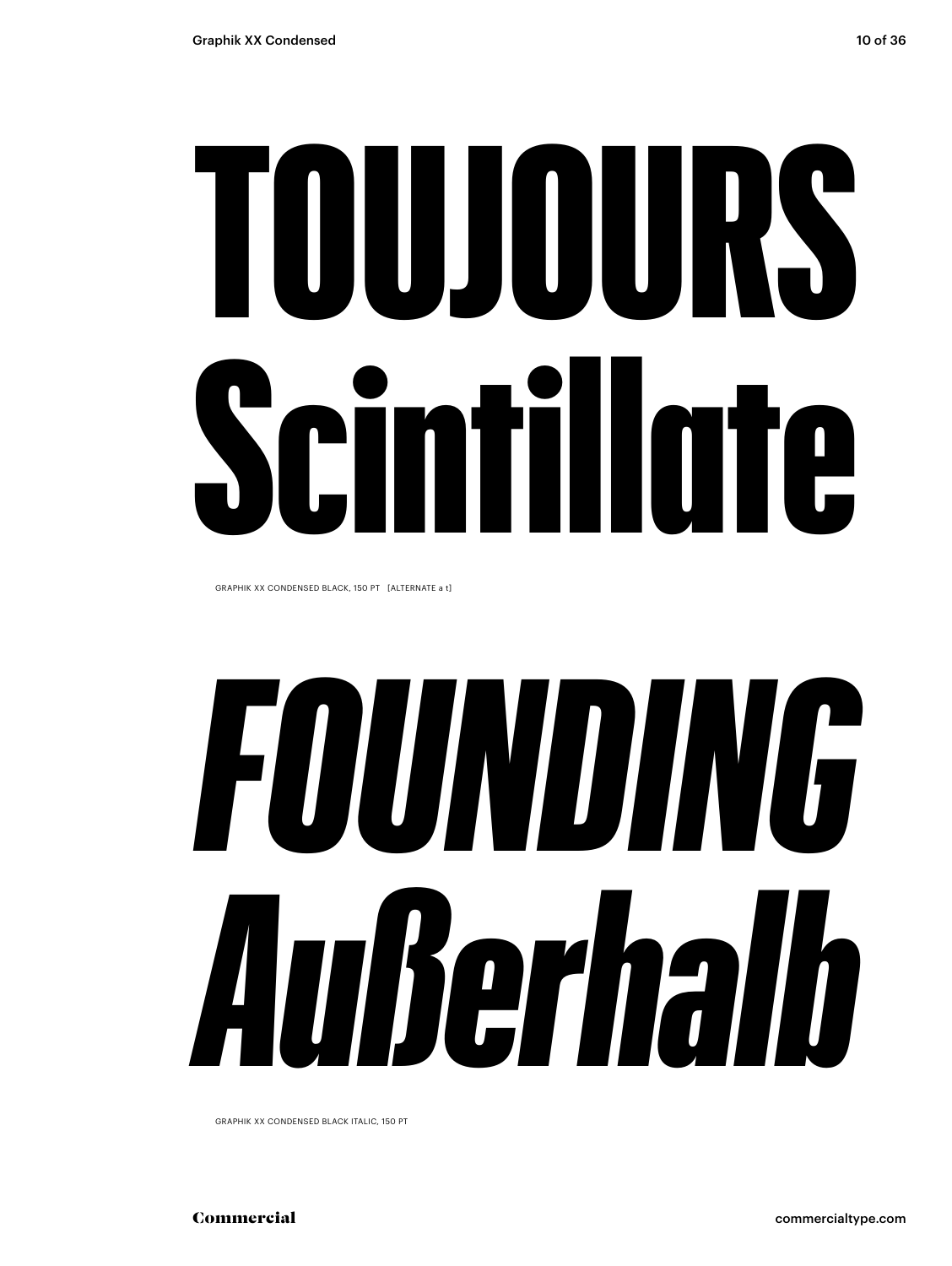# STOROČIA Pathology

GRAPHIK XX CONDENSED SUPER, 150 PT

# *EMPOWER Væsentlig*

GRAPHIK XX CONDENSED SUPER ITALIC, 150 PT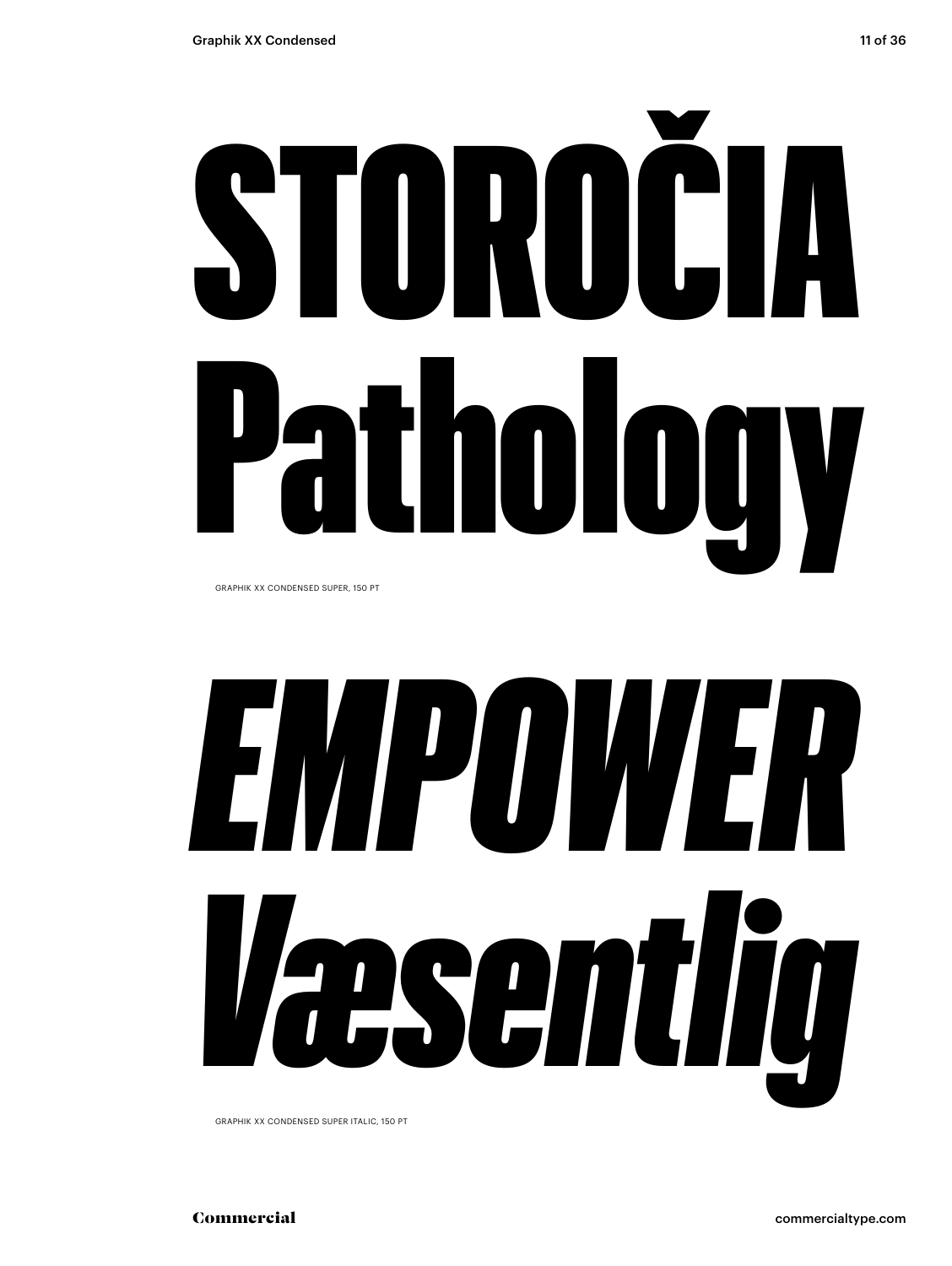### A dimension NEW & EXPERT CURATOR Ritirò dall'attività nel 1997

GRAPHIK XX CONDENSED THIN, 100 PT [ALTERNATE a]

### *Primed to start their eras GANÓ UN 5,13% ESTE AÑO Bestaat uit 1721 regels en*

GRAPHIK XX CONDENSED THIN ITALIC, 100 PT [ALTERNATE t , ]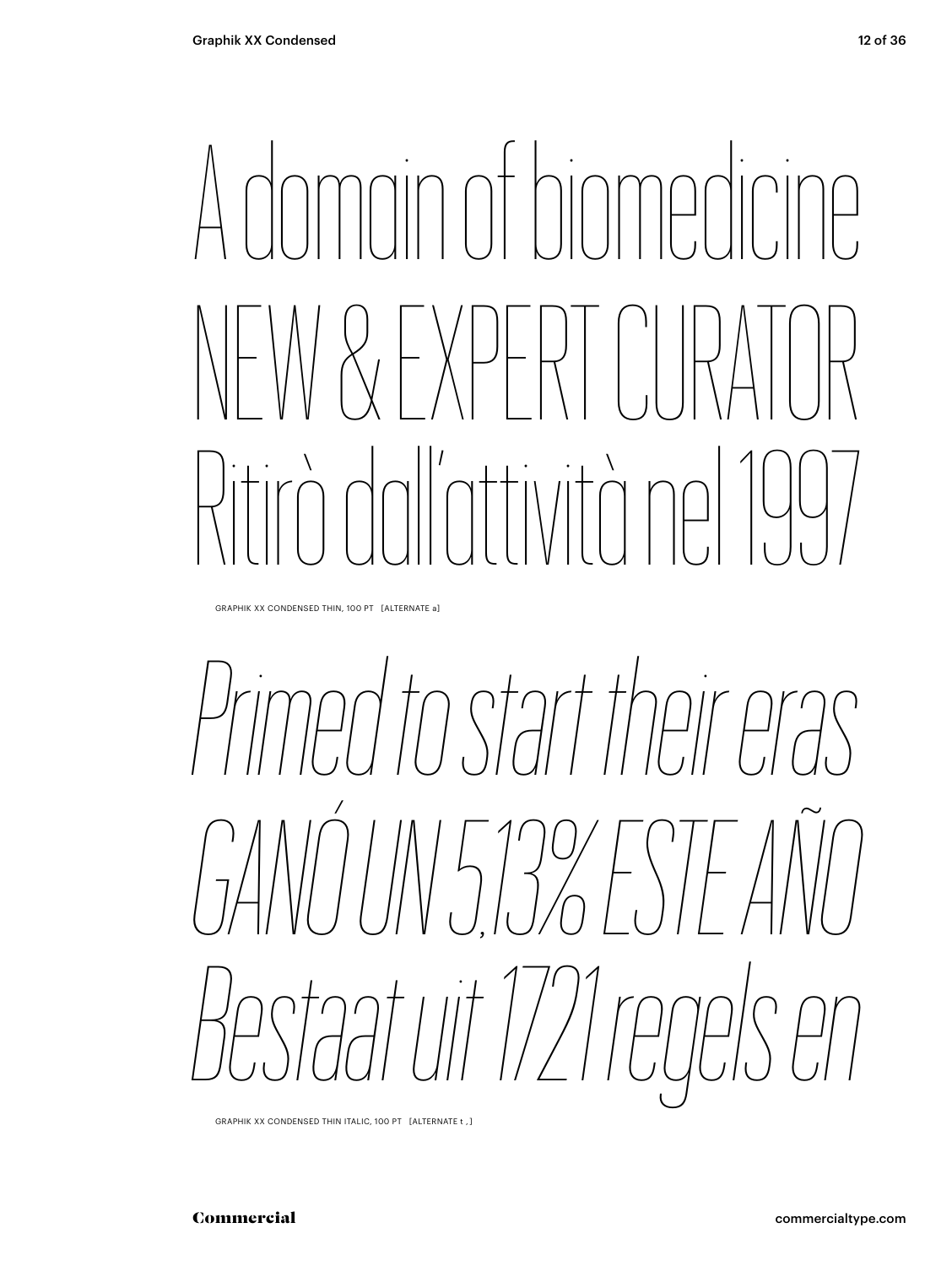## D'identifier les saveurs 45% OF SALES ABROAD Many patterns of taste

GRAPHIK XX CONDENSED EXTRALIGHT, 100 PT [ALTERNATE % ' ]

*Previous foreign envoy TENTO KÓDEX JE PODĽA Declarat independența*

GRAPHIK XX CONDENSED EXTRALIGHT ITALIC, 100 PT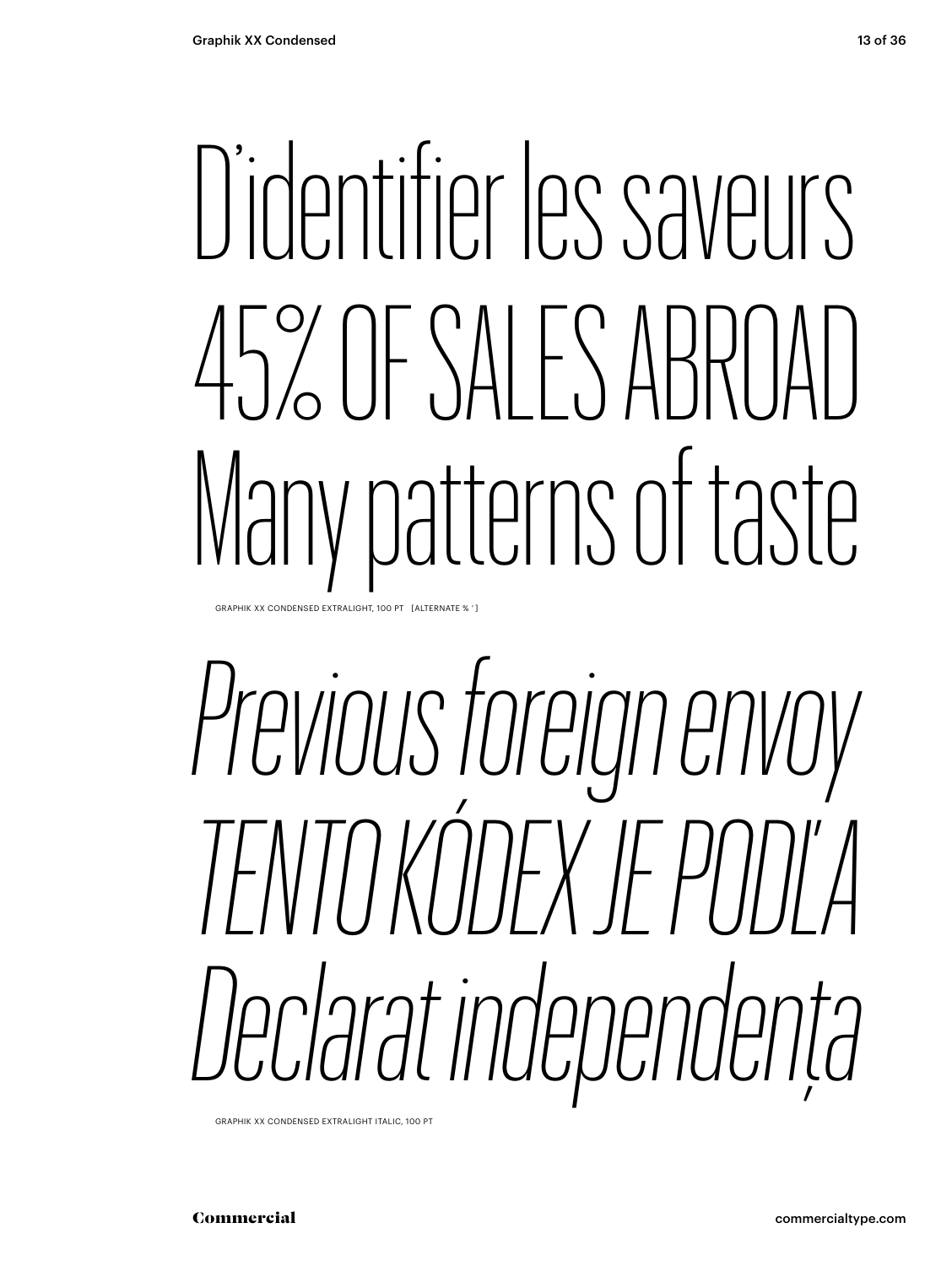## Characterize the city CINTURÃO DE KUIPER Impromptu activities

GRAPHIK XX CONDENSED LIGHT, 100 PT [ALTERNATE a]

## Die Zentrale befindet THORNY I FGAI ISSUE Lévő pályákon kering

GRAPHIK XX CONDENSED LIGHT ITALIC, 100 PT [ALTERNATE t]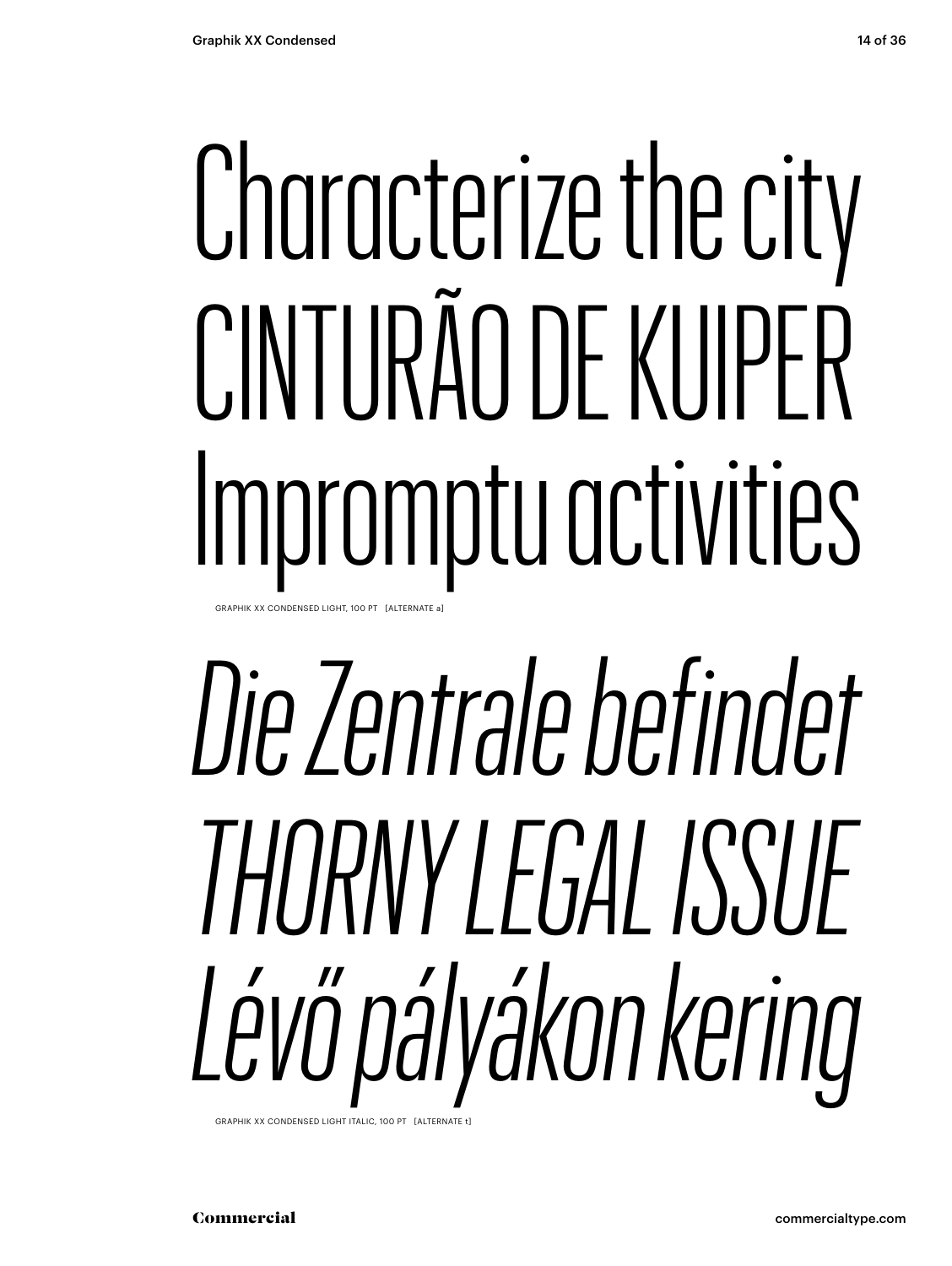## Lagrangen pistettä BEVY OF VENTURES Old campaign chair

GRAPHIK XX CONDENSED REGULAR, 100 PT

## Mengejar minatnya MODIFIED A POLICY La simple hipótesis

GRAPHIK XX CONDENSED REGULAR ITALIC, 100 F

Commercial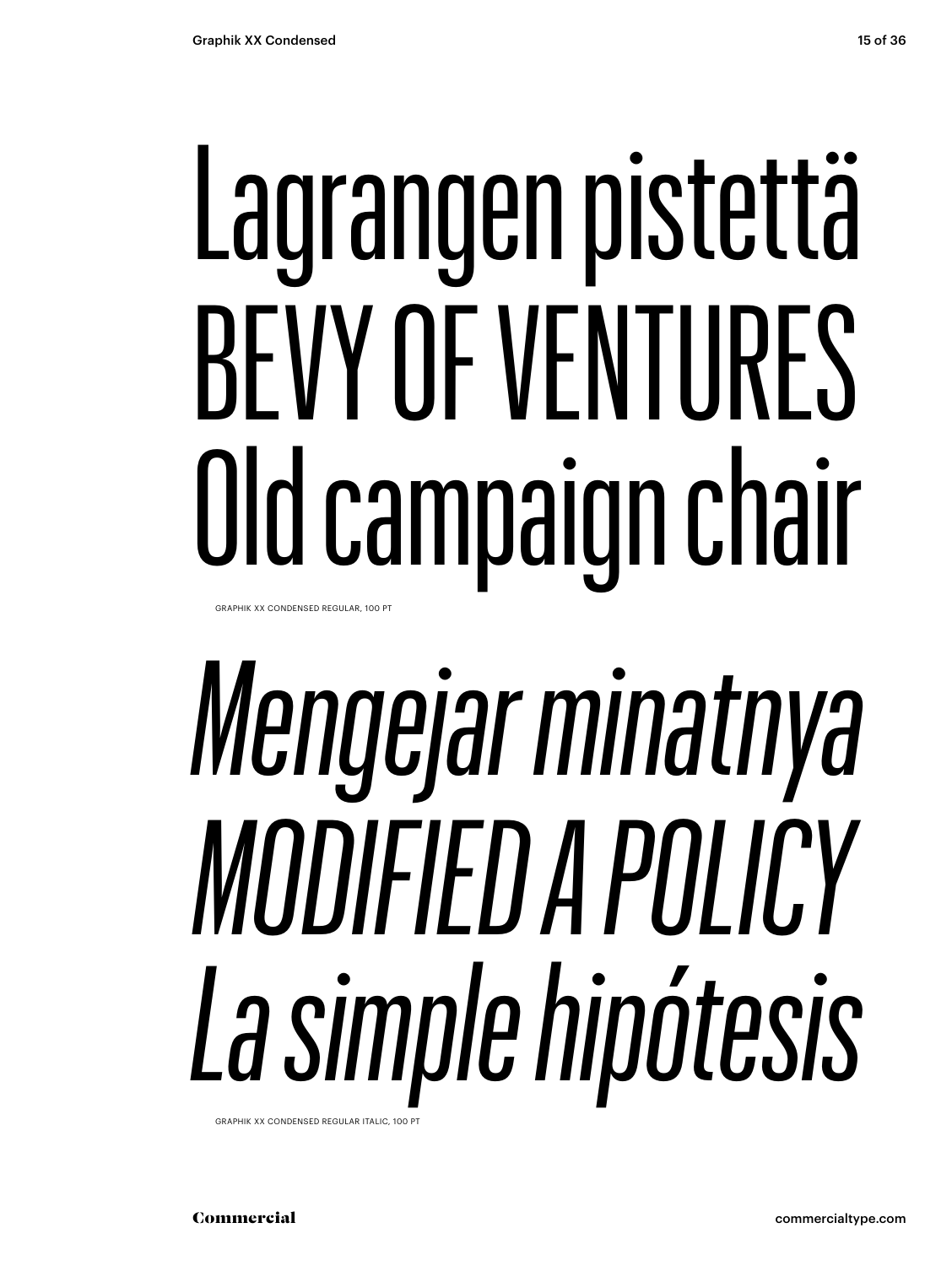### Arcane procedure KAŻDEGO UKŁADU Employ & Operate GRAPHIK XX CONDENSED MEDIUM, 100 PT

### *Trouve des traces NEW CHALLENGES Frontline rivalries*

GRAPHIK XX CONDENSED MEDIUM ITALIC, 100 PT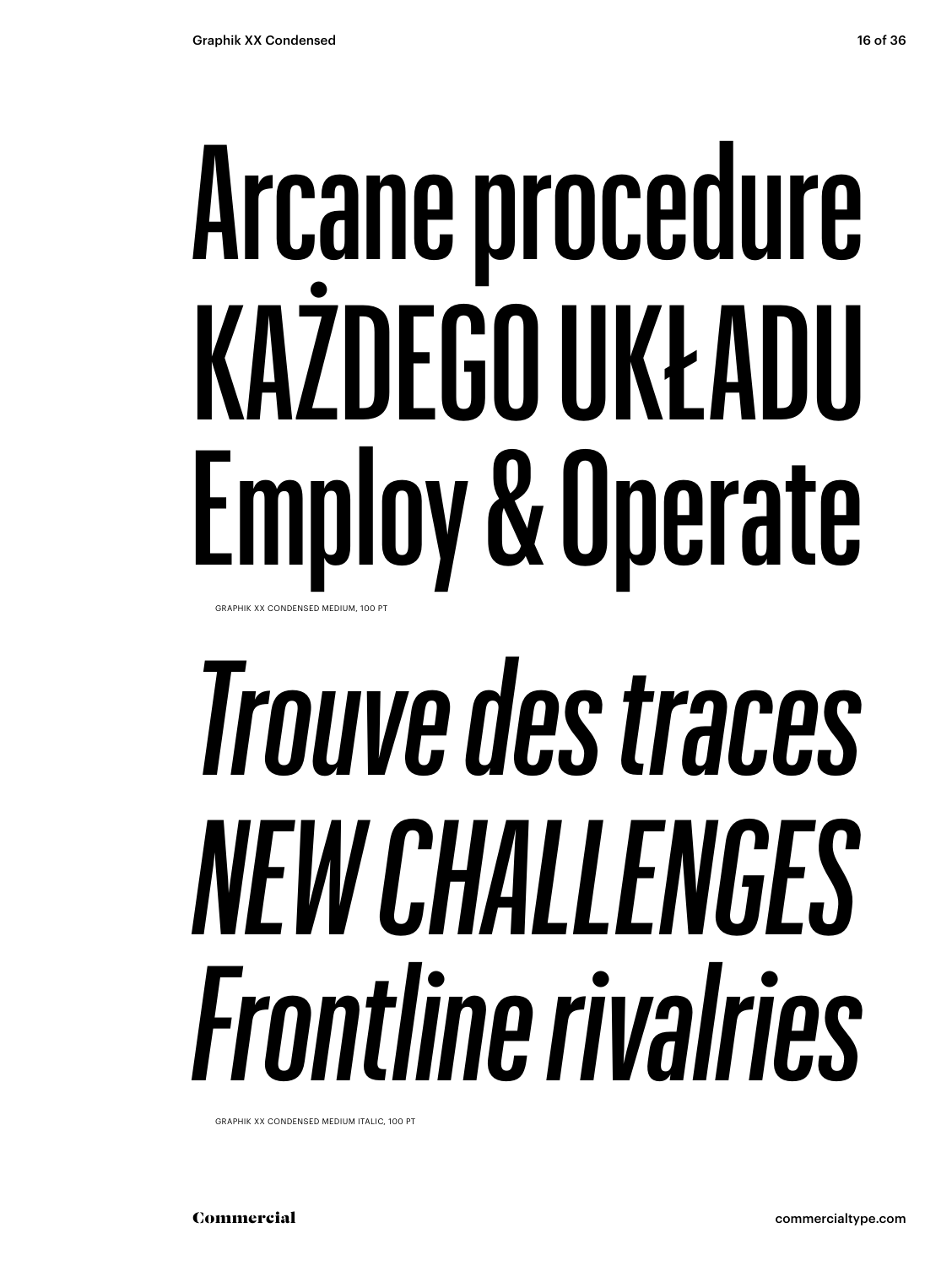### **Satélite Artificial BEVÆGELSE FØRE Major metropolis** GRAPHIK XX CONDENSED SEMIBOLD, 100 PT [ALTERNATE a t]

# *Recording studio OCEANOGRAPHIC Frægu á staðnum*

GRAPHIK XX CONDENSED SEMIBOLD ITALIC, 100 PT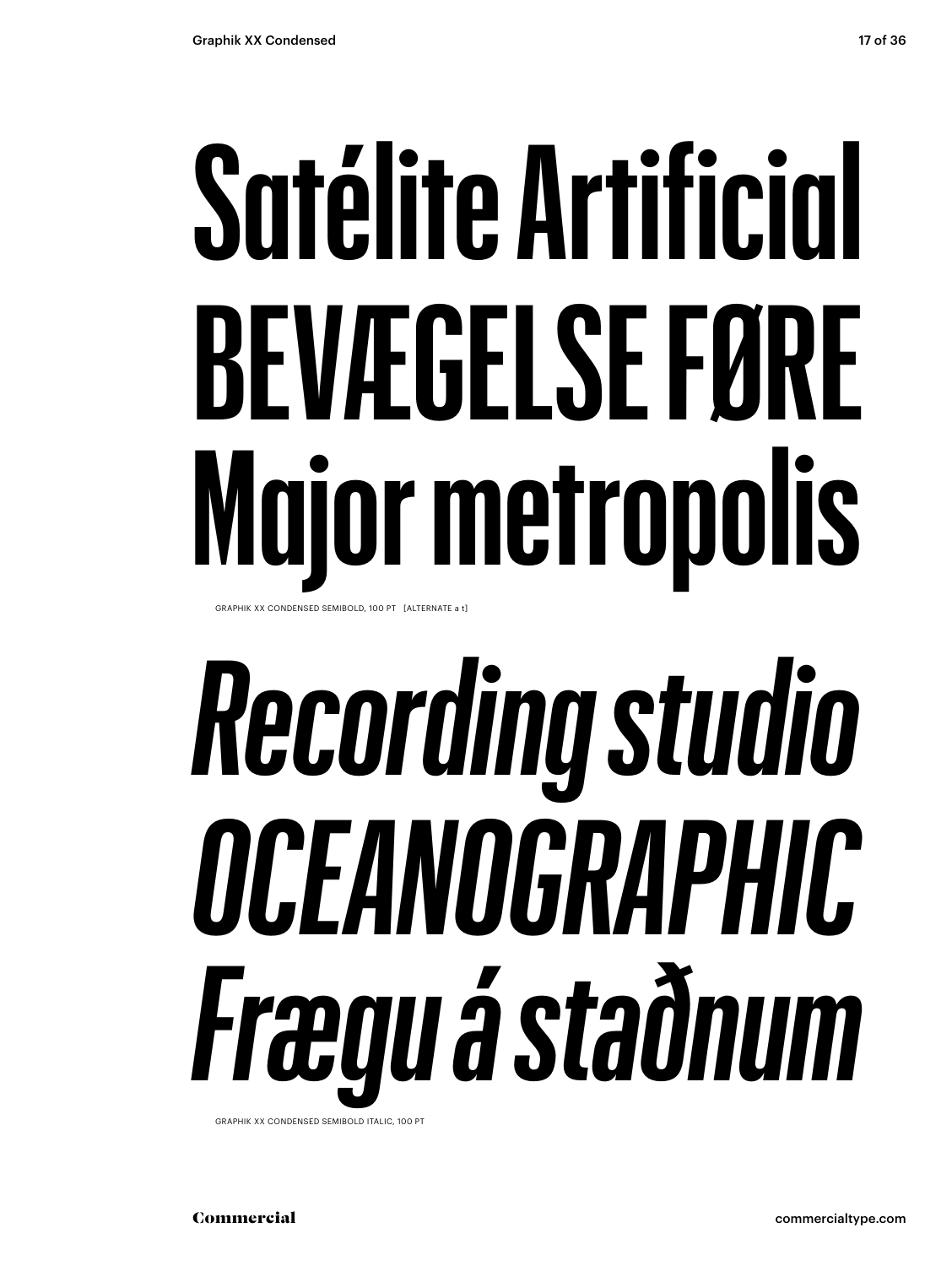# **Ana 25 yuta jiwa**

# **SPECIALIZATION Invective salvos**

GRAPHIK XX CONDENSED BOLD, 100 PT

## *Treaties of 1864 JŪLIJĀ TĀ KĻUVA Bir kolunu teşkil*

GRAPHIK XX CONDENSED BOLD ITALIC, 100 PT [ALTERNATE Ļ]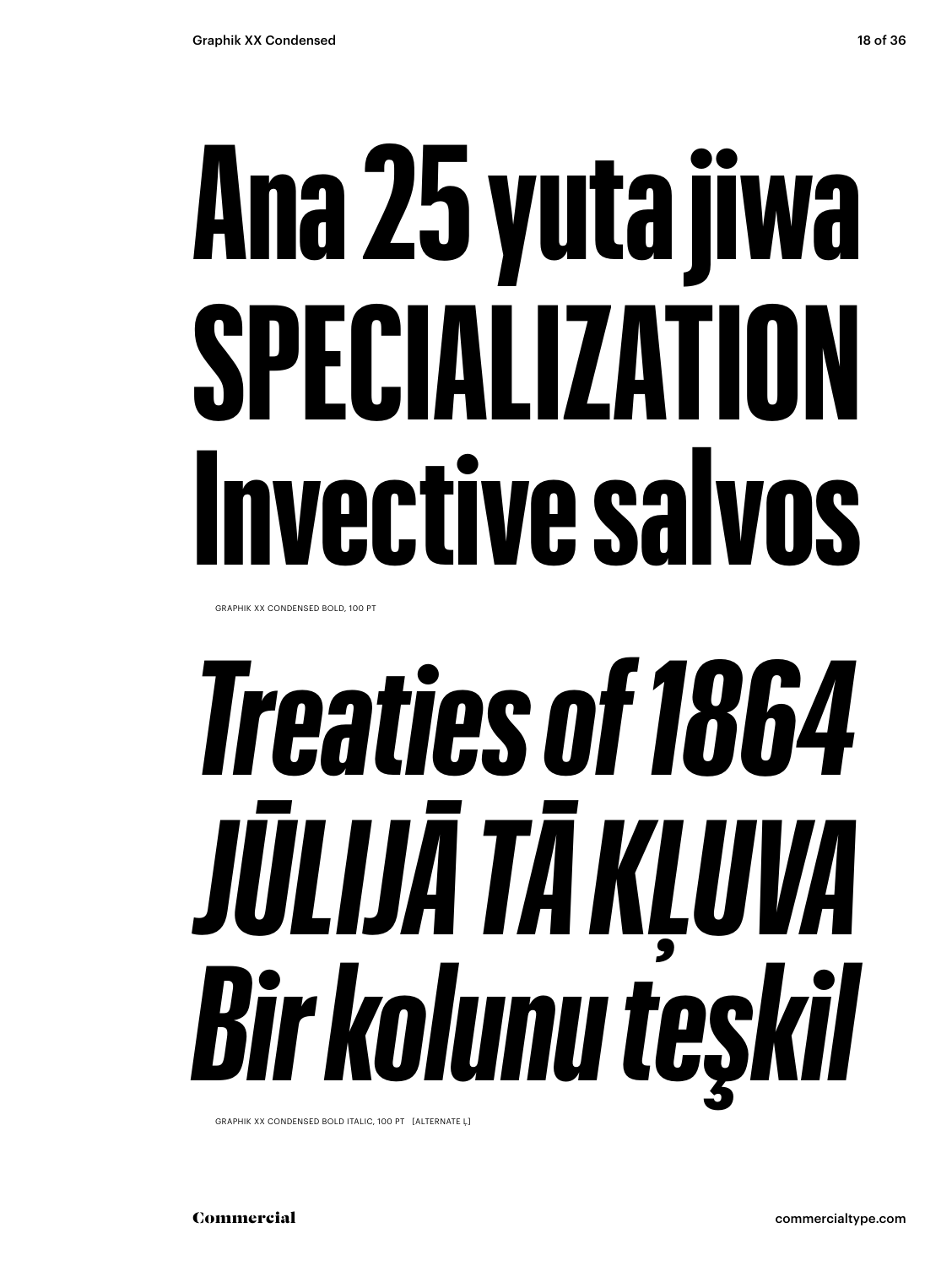### Critics Mandate FÖDDES ÅR 1512 Gaudy jeepneys GRAPHIK XX CONDENSED BLACK, 100 PT

## *Virtuoso artists NEW ADVOCACY Estasyong Paco*

GRAPHIK XX CONDENSED BLACK ITALIC, 100 PT [ALTERNATE a]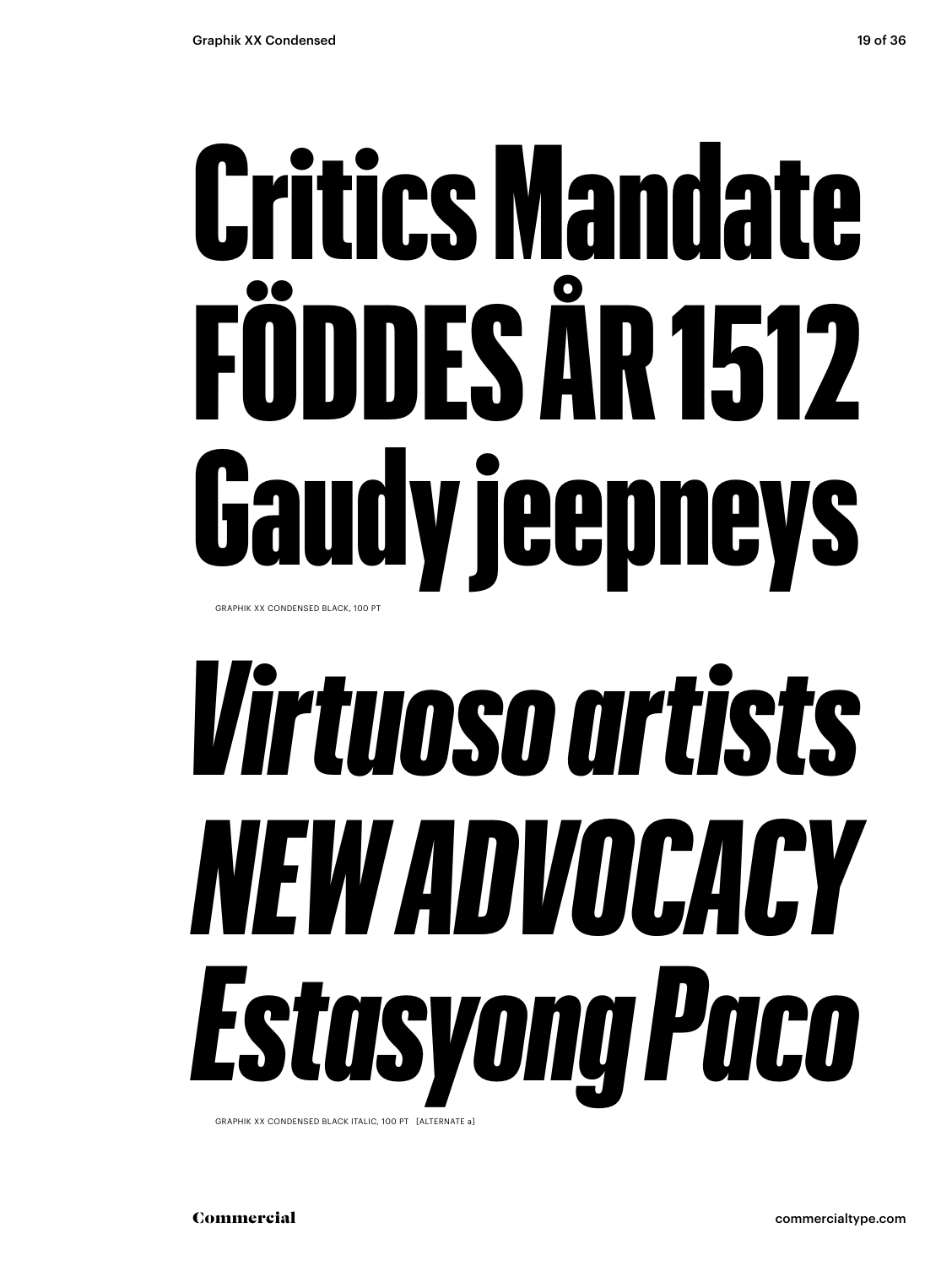### Zijn eigen naam FINAL CONTEST Mențină poziția **GRAPHIK XX CONDENSED SUPER, 100 PT**

### *Ver los escudos RECONFIGURES Rdeči duhovnik*

GRAPHIK XX CONDENSED SUPER ITALIC, 100 PT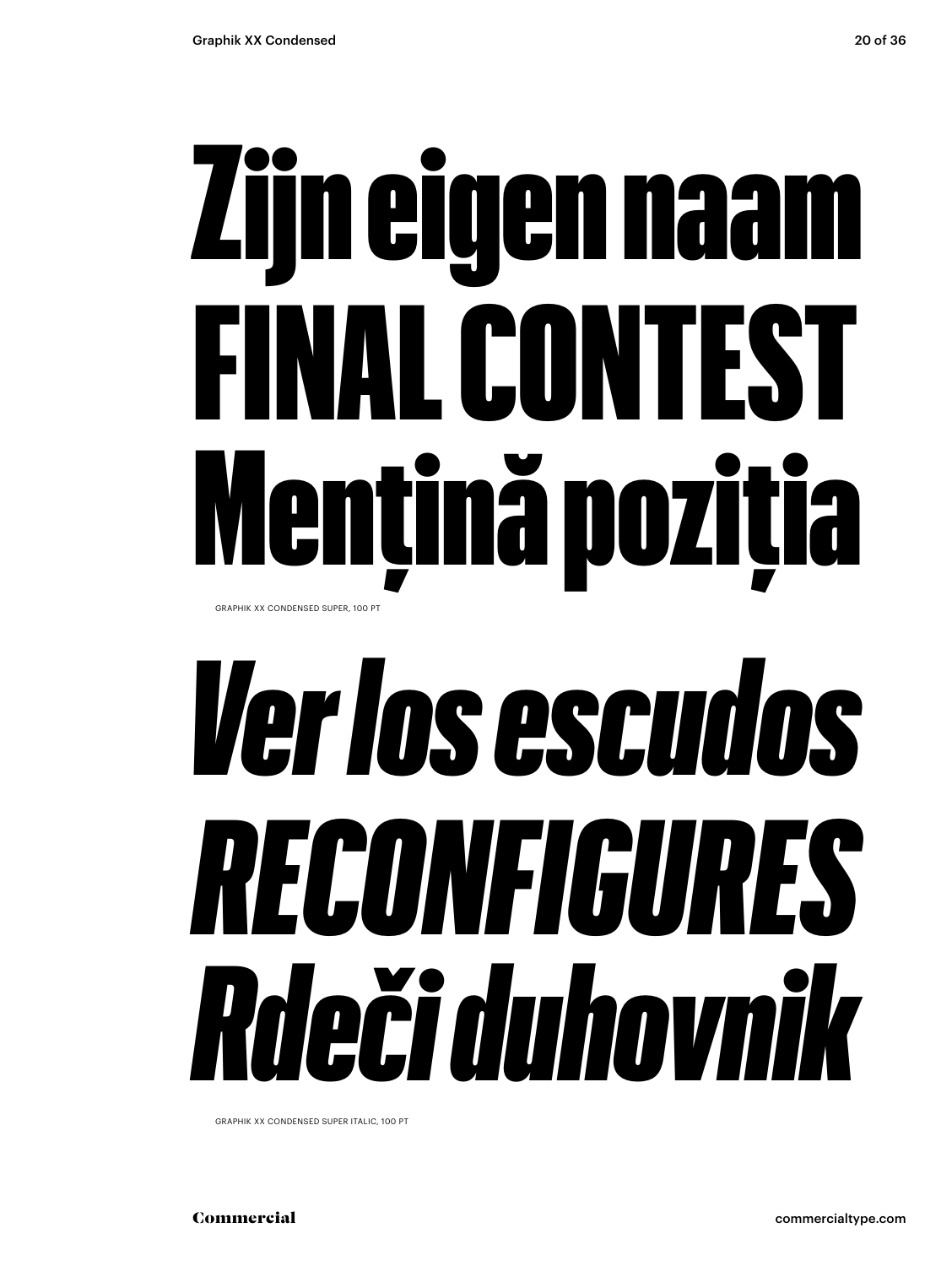### IERWSZA SZTIKA TEAT ly the most important

GRAPHIK XX CONDENSED THIN, 70 PT [ALTERNATE t]

*EEPOKSEN ARVIOIDAAN SYNTYNEEN Aerospace, engineering and mining* GRAPHIK XX CONDENSED THIN ITALIC, 70 PT [ALTERNATE , ]

#### FOX RIVER'S 300 STORM REGIL Populazioaren arabera, beste hiri

GRAPHIK XX CONDENSED EXTRALIGHT, 70 PT

*THE PROVINCE'S NORTHERN HALF Reflects each of the five variants*

GRAPHIK XX CONDENSED EXTRALIGHT ITALIC, 70 PT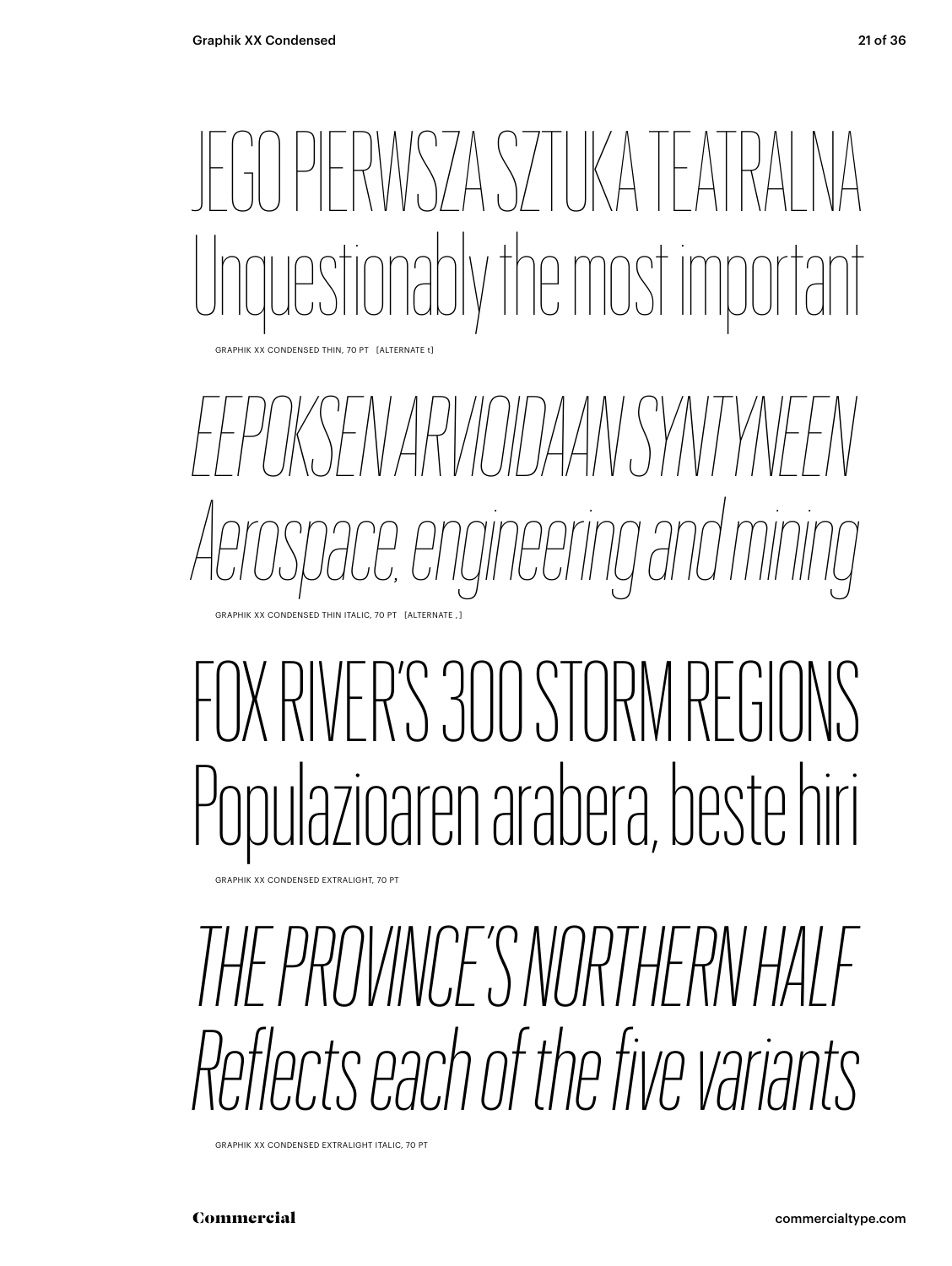### JAWATAN SEHINGGA PARLIMEN Conducting malware analysis

GRAPHIK XX CONDENSED LIGHT, 70 PT [ALTERNATE a]

#### *MARRIAGE OF MAN & MACHINE Within ancient Greek theatres*

GRAPHIK XX CONDENSED LIGHT ITALIC, 70 PT

#### CITY MANDATED PROGRAMS Geisteswissenschaftlichen

GRAPHIK XX CONDENSED REGULAR, 70 PT [ALTERNATE t]

### *SES ŒUVRES PAR DES TIERS Het gedicht zoals het in het*

GRAPHIK XX CONDENSED REGULAR ITALIC, 70 PT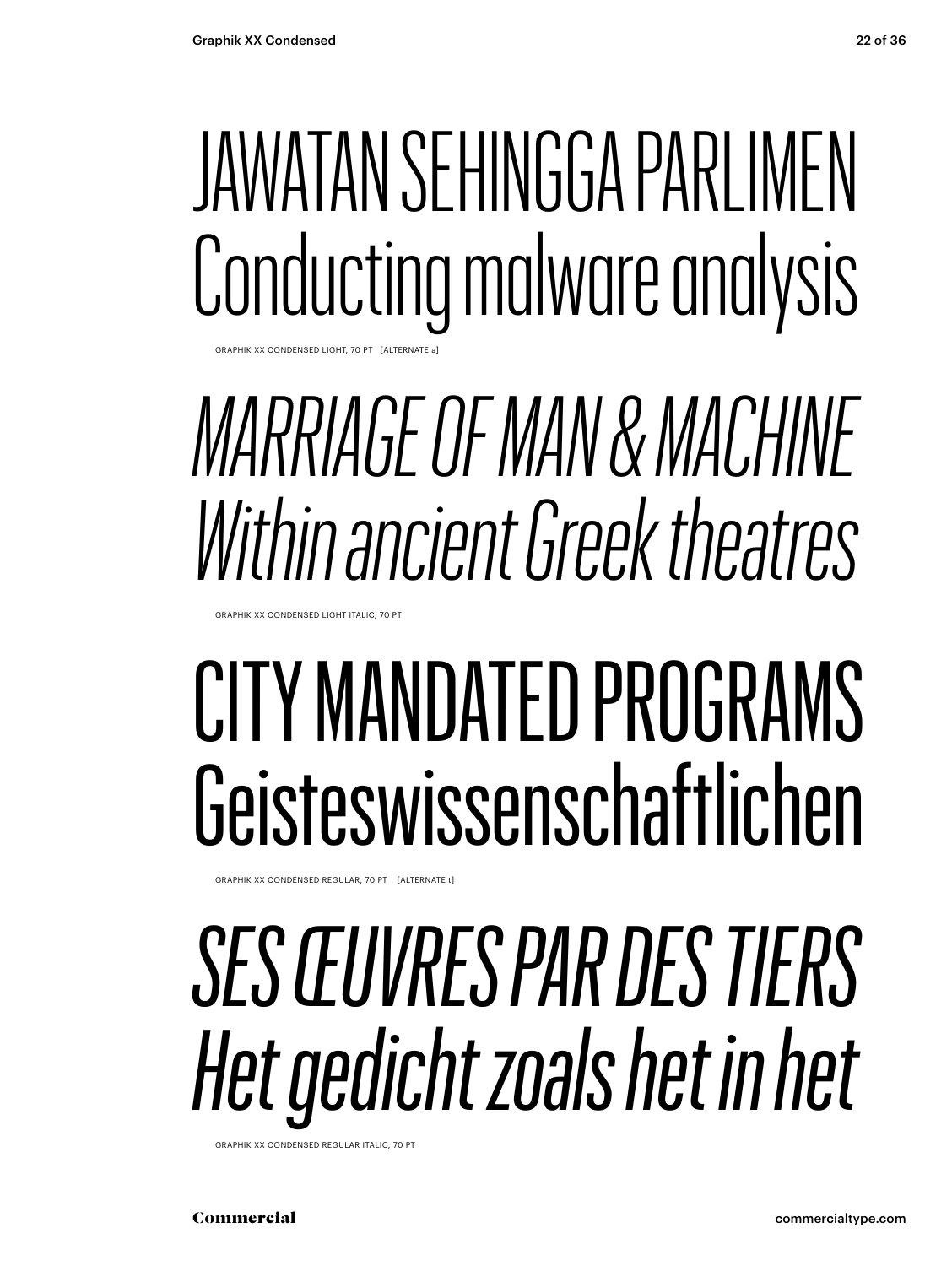#### AN AWARD OF £1,750,000 17 fundamental solutions

GRAPHIK XX CONDENSED MEDIUM, 70 PT

### EXKLUSIVA VARUMÄRKEN Interpretació d'un solista

GRAPHIK XX CONDENSED MEDIUM ITALIC, 70 P

### **FINAL "PUBLIC" DISPLAY Rotating 90, 180, or 270°**

GRAPHIK XX CONDENSED SEMIBOLD, 70 PT [PROPORTIONAL OLDSTYLE FIGURES, ALTERNATE a, ]

#### 32.17% NG POPULASYON Ghnóthaigh sé aitheanta

GRAPHIK XX CONDENSED SEMIBOLD ITALIC, 70 PT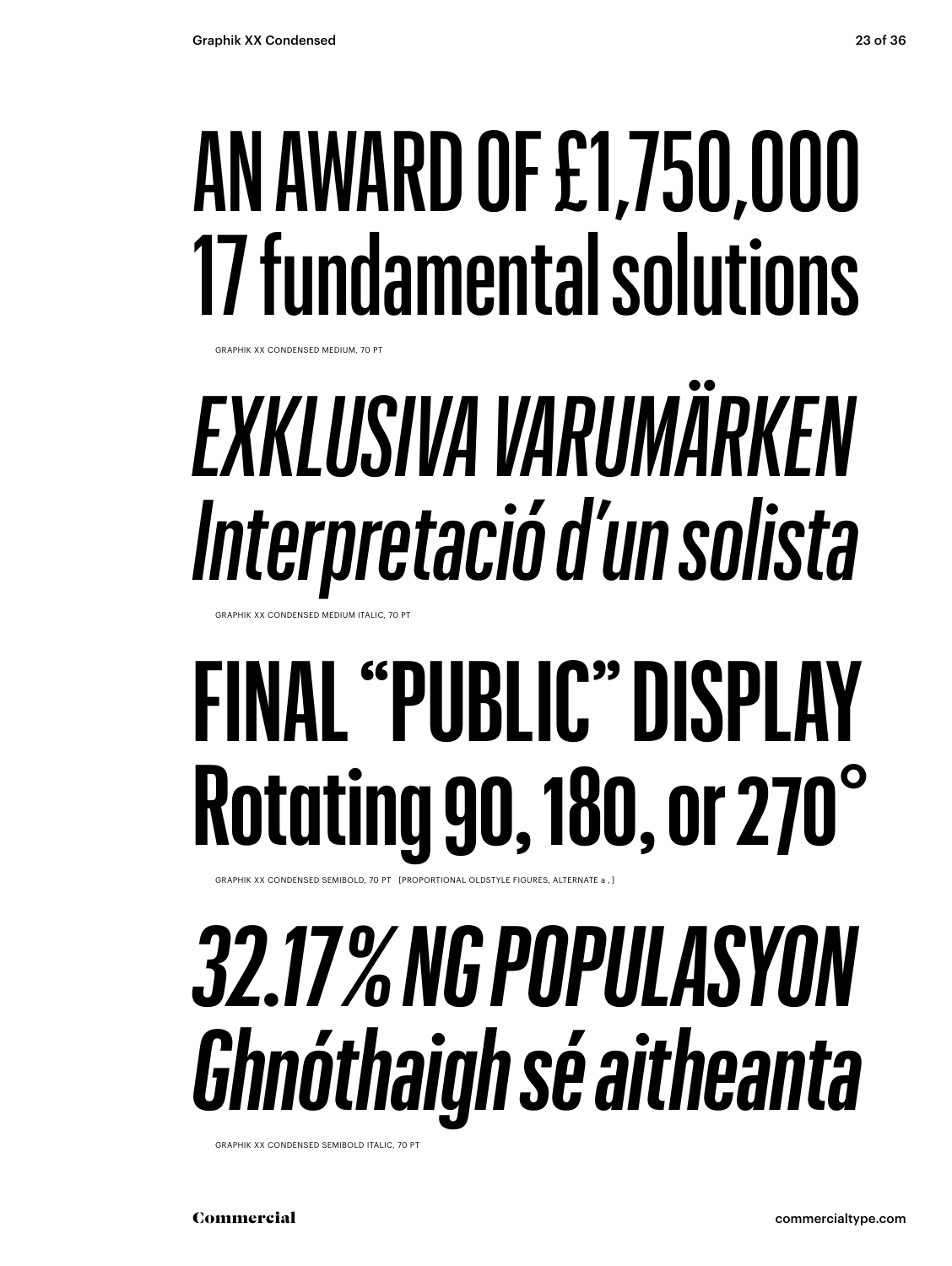### **SEKITAR 30 KILOMETER Expanding its influence**

GRAPHIK XX CONDENSED BOLD, 70 PT

### *WAS REFORMED IN 1974 Recherche scientifique*

GRAPHIK XX CONDENSED BOLD ITALIC, 70 PT

### IMPORT ITALIAN SLATE Største internasjonale

GRAPHIK XX CONDENSED BLACK, 70 PT

### *KEMÉNYLOMBÚ ERDŐK Approach to prototype*

GRAPHIK XX CONDENSED BLACK ITALIC, 70 PT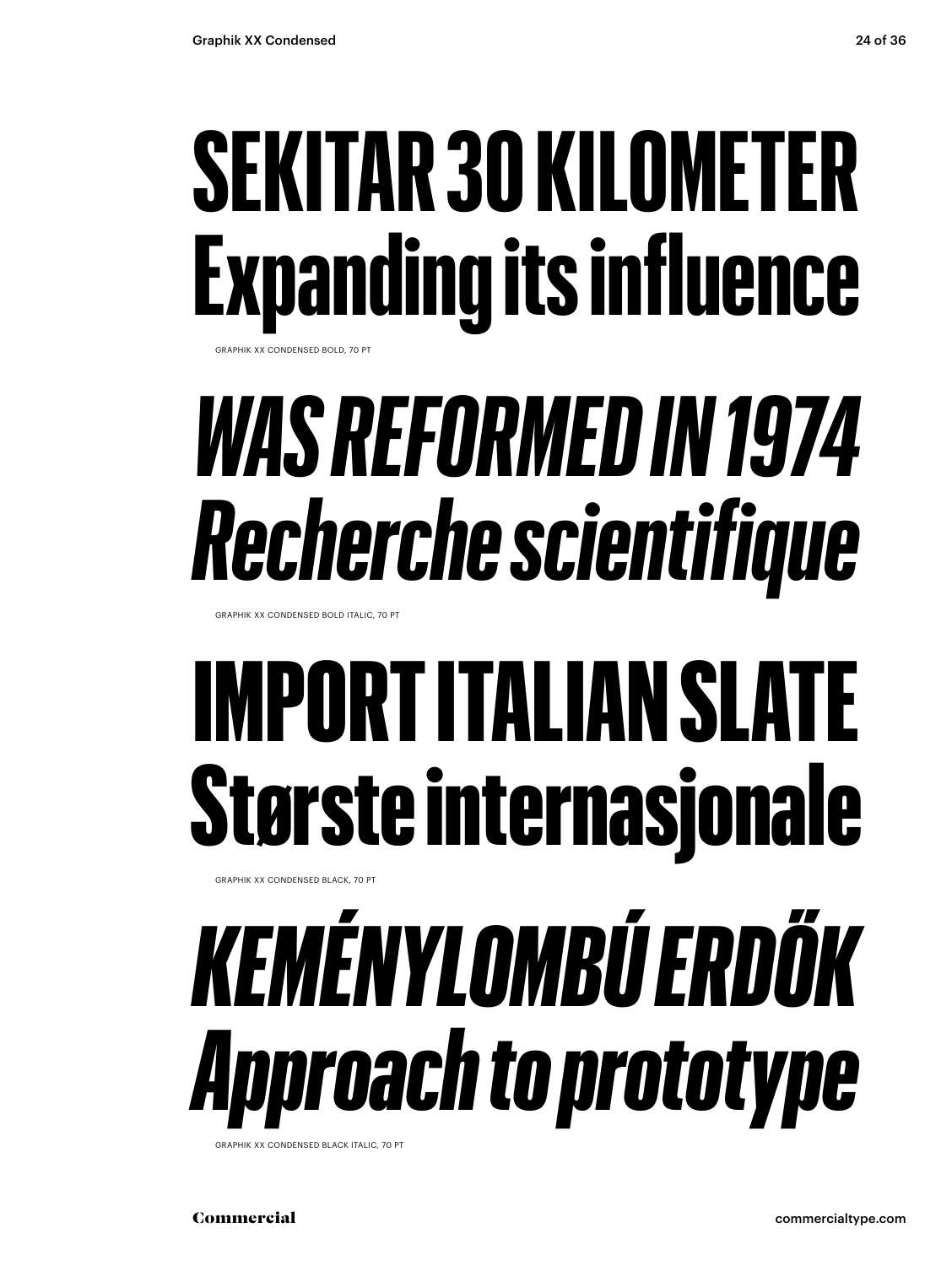#### LOUISIANA PURCHASE Región de la Antártida

GRAPHIK XX CONDENSED SUPER, 70 PT

#### *HIJ DEZELFDE FUNCTIE The new outdoorsman*

GRAPHIK XX CONDENSED SUPER ITALIC, 70 PT [ALTERNATE a t]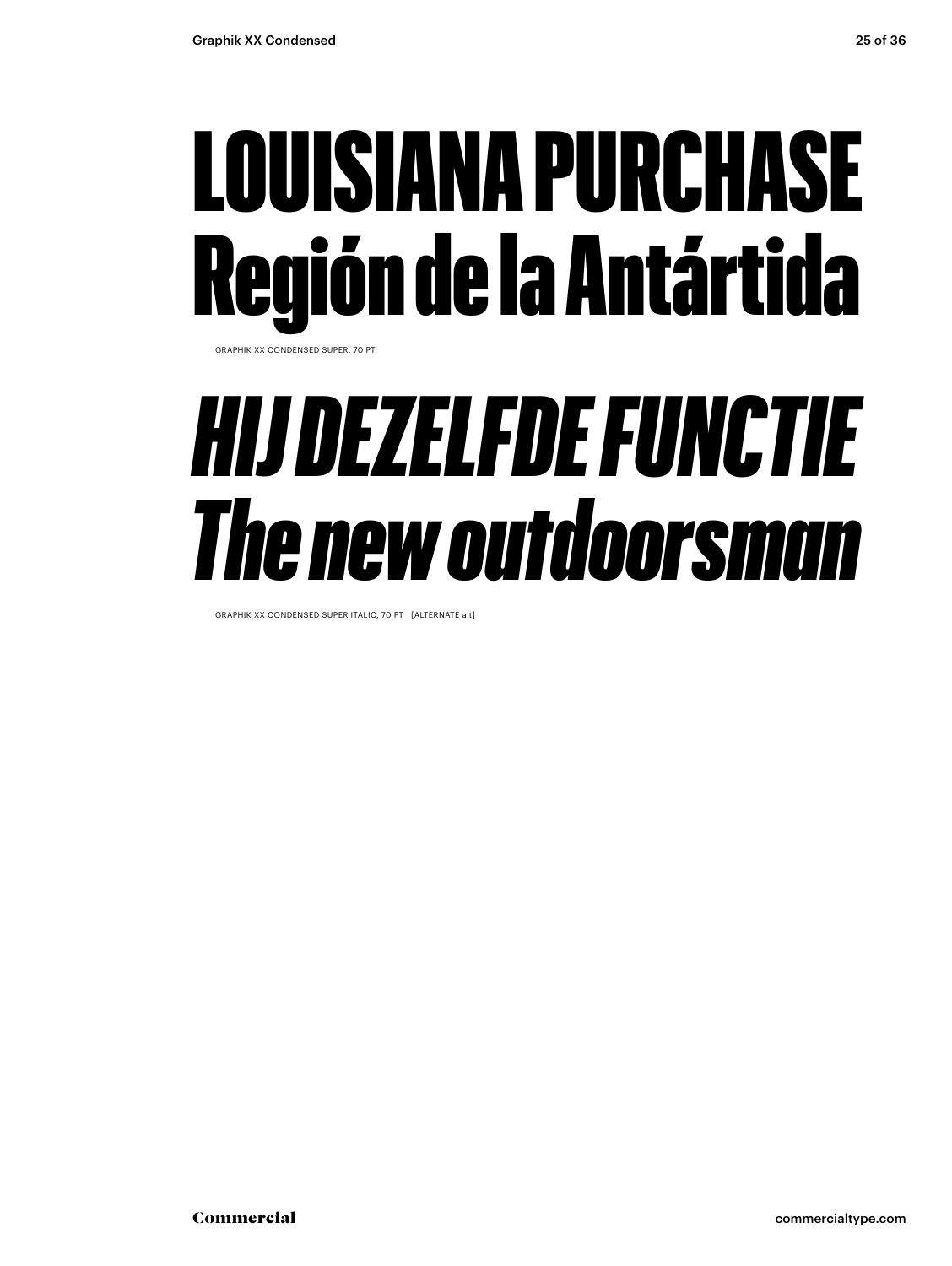This development of catastrophe theory between 1968 – 1972 HINDI NALALAMAN KUNG SINO ANG SUMULAT NG EPIKO, NGUNIT *A recent survey of the world's 500 most prominent physicists* CONDENSED THIN, THIN ITALIC

Os Xogos Olímpicos de Verán de 1960 foron realizados en STATISTICAL MEANS OF DESCRIBING MECHANICAL ASPECTS *Pääsi ensimmäisen kerran mukaan politiikkaan, kun hänet* 

Securing a democratic nomination for sheriff in 1846 MACHINE CODE INSTRUCTION FOR TESTING PURPOSES *Töötas selle materjaliga aastatel 1750–1760 van Zelo*

.<br>RAPHIK XX CONDENSED LIGHT, LIGHT ITALIC, 40 PT [PROPORTIONAL OLDSTYLE FIGURES]

XX CONDENSED EXTRALIGHT, EXTRALIGHT ITALIC, 40 PT [ALTERNATI

Mas uma história apócrifa de fins dos anos 1970 PŘEDEVŠÍM OTÁZKA INDIVIDUÁLNÍHO POSOUZENÍ *Draped within dramatically folding white cotton*

GRAPHIK XX CONDENSED REGULAR, REGULAR ITALIC, 40 PT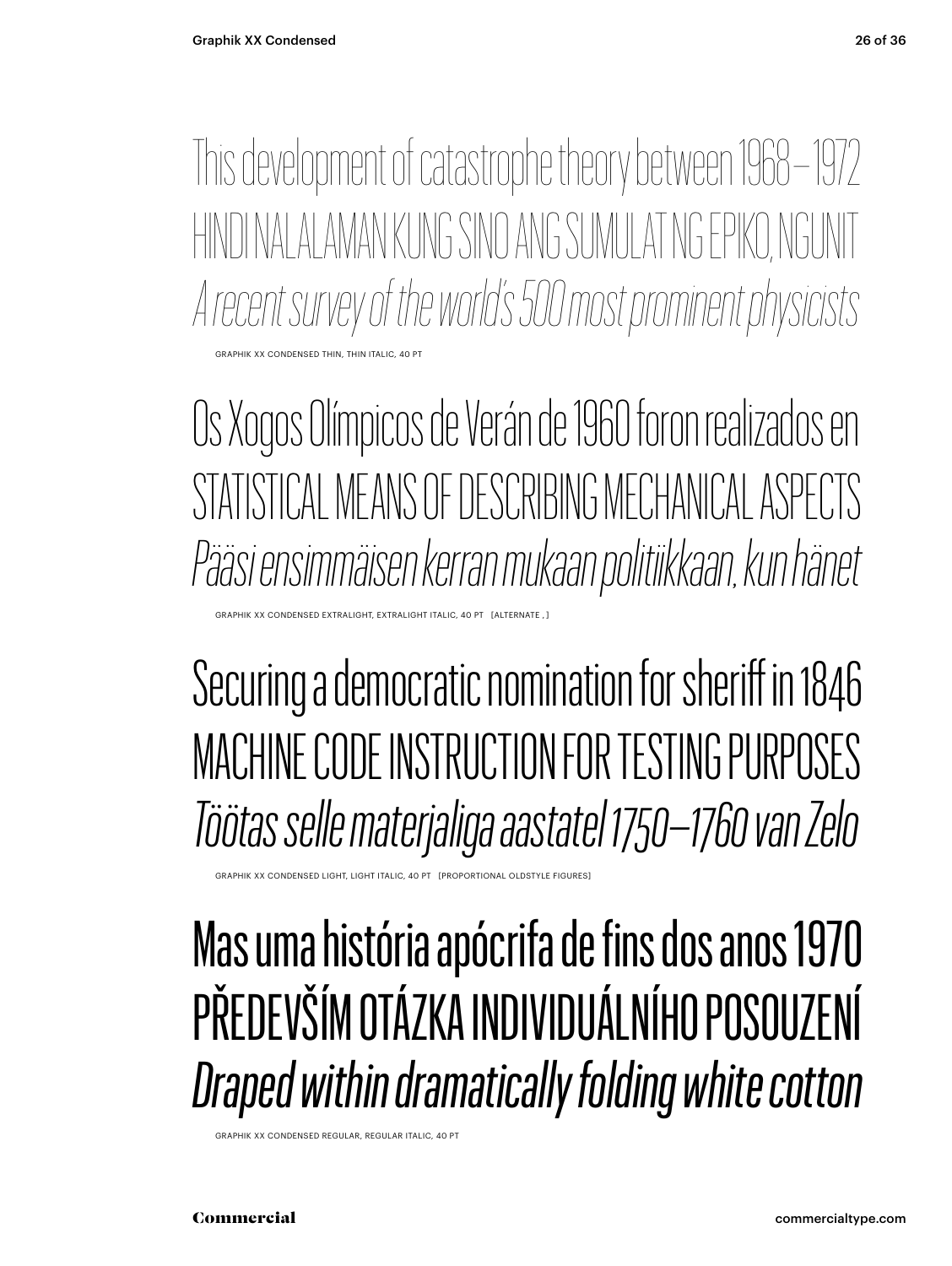#### Nem hivatalos másodlagos fizetőeszközként THE TALLEST LOAD-BEARING BRICK BUILDING Kültürün oluşmasında iki süreç vardır birinci

CONDENSED MEDIUM, MEDIUM ITALIC, 40

#### Conçu pour permettre à la personne qui les **START AN ADDITIONAL KONTORS IN BRUGES** Längerfristige Äußerungen des Zeitgeistes

XX CONDENSED SEMIBOLD, SEMIBOLD ITALIC, 40 PT [ALTERNATE

#### Em última instância, lidaria com qualquer DE ELEMENTE TRADIȚIONALE FRANCEZE ȘI The oldest building in Chicago that hadn't

.<br>FRAPHIK XX CONDENSED BOLD, BOLD ITALIC, 40 PT FALTERNATE ST

#### **National Trust for Historic Preservation A LIMITED, SIMPLE & STURDY ATTORNEY** A meðal þeirra orða sem komið hafa upp

GRAPHIK XX CONDENSED BLACK, BLACK ITALIC, 40 PT [ALTERNATE a]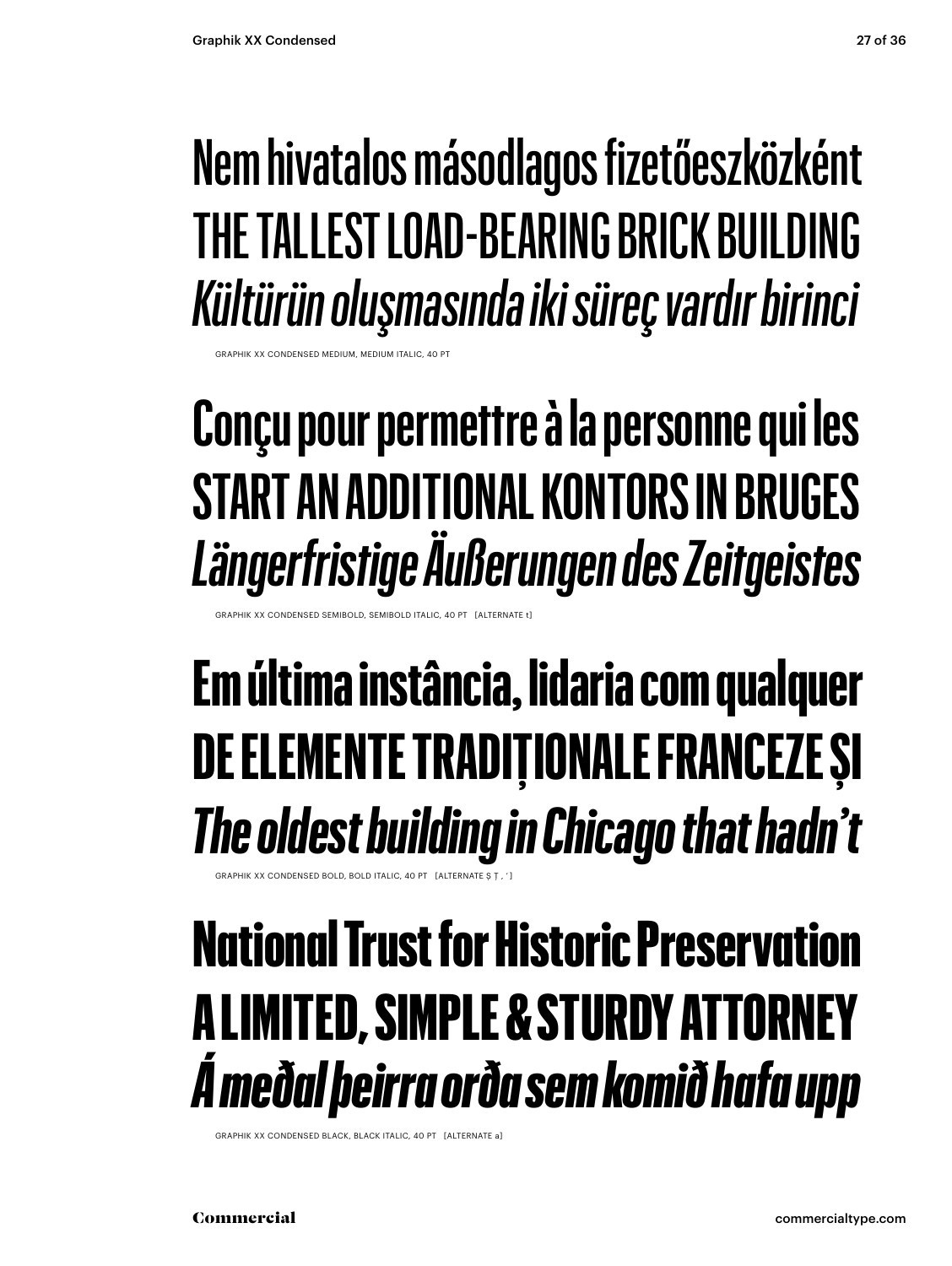#### Teni 39.244.878 abitanti sendu u statu ISANG PANGKALAHATANG KATAGA ANG Clearing the final hurdle of the process

GRAPHIK XX CONDENSED SUPER, 40 PT

#### *Pressure of underwater environments HIS FORWARD-THINKING APPROACHES Così i cheques dei viaggiatori non sono*

GRAPHIK XX CONDENSED SUPER ITALIC, 40 PT [ALTERNATE a t]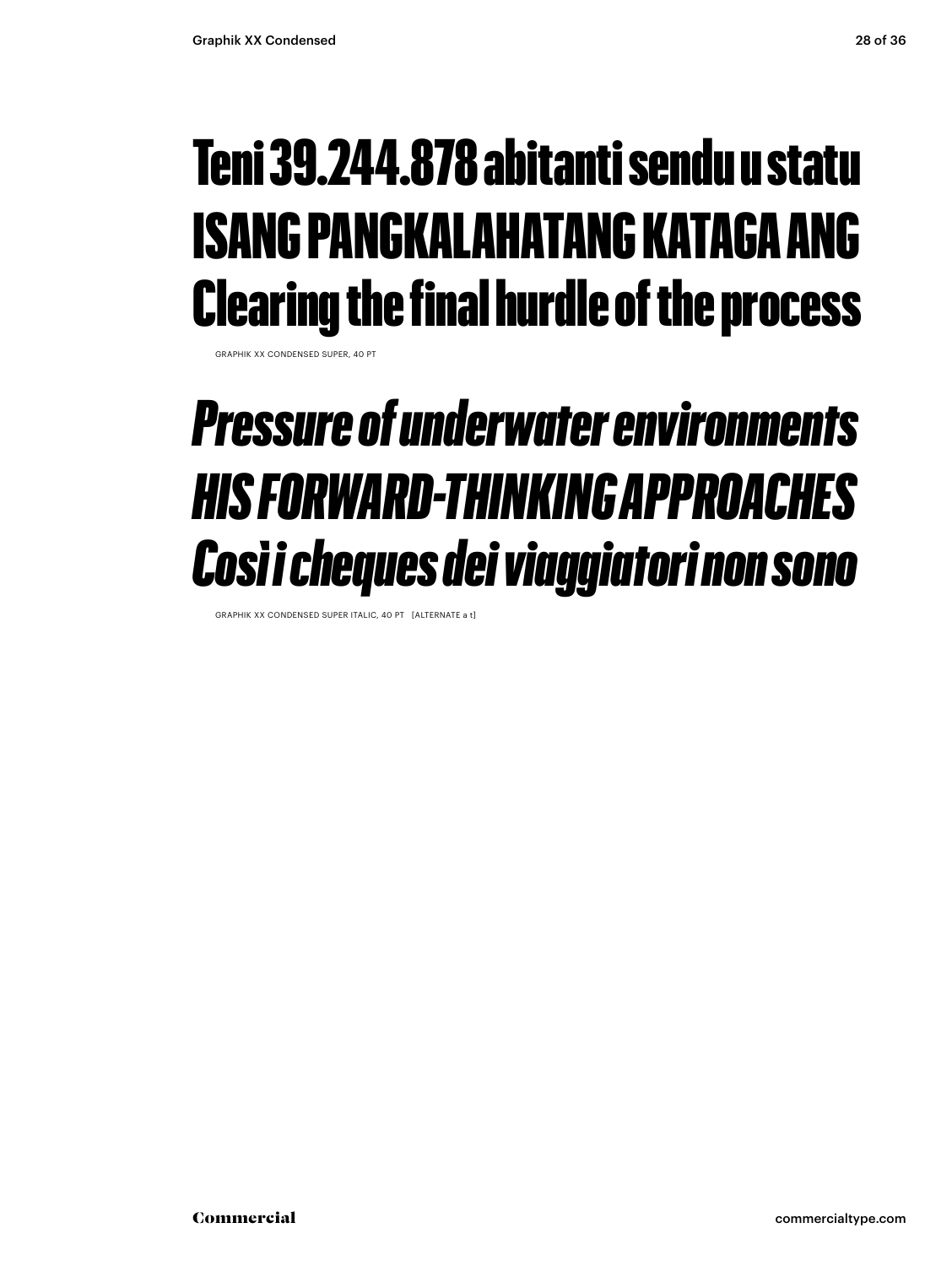La transmisión de información requiere algún tipo de codificación del contenido semántico en cada ID PÜSTITATI SUURTE SÕJALISTE VÕITUDE VÕI MUUDE ÜHISKONDLIKULT TÄHTSATE SÜNDMI *Past administrations tried to promote newer options for reducing repayment plans for federal loans* GRAPHIK XX CONDENSED THIN, THIN ITALIC, 25 PT

The final design utilizes large sheets of curtain glass, activating the space and allowing light A ESCRITA TAMBÉM É MUITO ESTUDADA E NOVOS MEIOS DE ESTUDÁ-LA SÃO CONSTANTEMENTE *Voru það fyrstu nútíma Ólympíuleikarnir eftir að þeir vorum afnumdir 392 e. Kr. vegna tengsla* GRAPHIK XX CONDENSED EXTRALIGHT, EXTRALIGHT ITALIC, 25 PT

Much of the drive for this cooperation came from the fragmented nature of existing ECONOMISTS FORCASTED THE EFFECTS OF SUCH A TAX HIKE WOULD BE CATASTROPHIC *Dalam perkembangannya, Ketoprak kemudian menggunakan iringan gamelan jawa* GRAPHIC ITALIC 25

Their 2005 model packs a 4.0 liter twin-turbo V8 delivering 607 horsepower KIRSALDAKI EVLERINDE ÇEVRESINDEN IZOLE BIR ŞEKILDE BÜYÜYÜP 10 YAŞINA *Such lofty interpretations can be judged only incompletely from his writings* GRAPHIK XX CONDENSED REGULAR, REGULAR ITALIC, 25 PT

Die Gleichungen sind grundlegend für Radio und Fernsehen und können EACH MOLECULE THEN BINDS WITH EIGHT RECEPTORS WITHIN THE BRAIN *Applying to bands of merchants traveling between the Hanseatic cities*

GRAPHIK XX CONDENSED MEDIUM, MEDIUM ITAL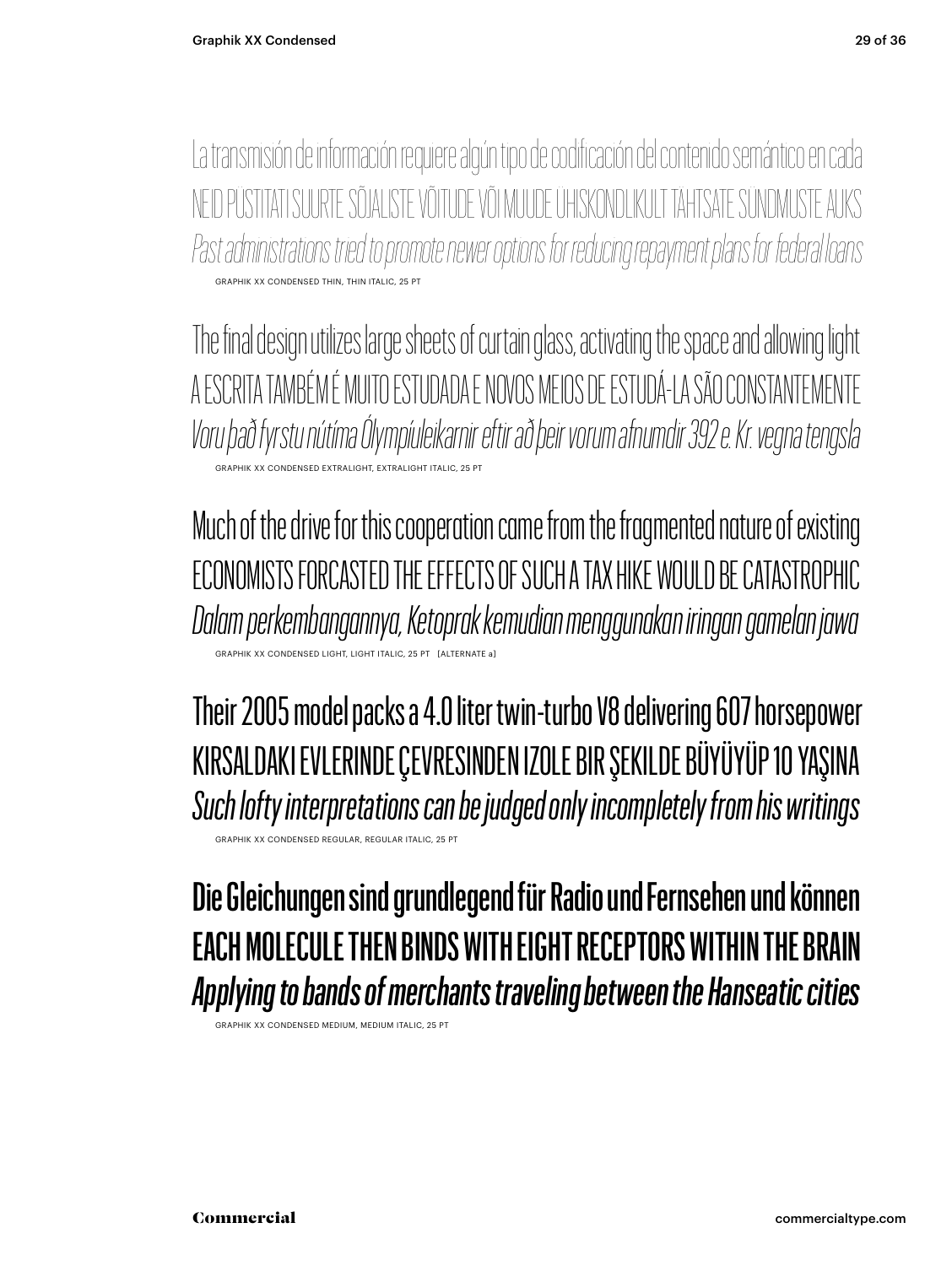#### **En vanlig grundläggande uppdelning av språkvetenskapen är mellan THROUGH THE PROCESS CALLED DIPHTHONG HEIGHT HARMONIZATION** *Months later, he was sent to New Orleans, Louisiana as the assistant*

GRAPHIK XX CONDENSED SEMIBOLD, SEMIBOLD ITALIC, 25 PT [ALTERNATE a]

**Meteorologists were recording wind speeds as high as 205.6 mph TYRIMUOSE NAUDOJAMASI STEBĖJIMU, EKSPERIMENTU, DERINAMI** *Vulkanen höört to de beindruckendstens Saken in'n Tosamenhang*

GRAPHIK XX CONDENSED BOLD, BOLD ITALIC, 25 PT [ALTERNATE , ' ]

#### The Vordingborg Treaty of 1471 finally renewed privileges of the LA MAYOR PARTE DE LOS ABOGADOS VENDÍAN SU MINISTERIO Y A *Existuje několik hlavních důvodů kritiky tohoto přístupu k mysli*

GRAPHIK XX CONDENSED BLACK, BLACK ITALIC,

Ljudska etimologija poimenuje laično razlago besed, ki temelji DIRECTING A EMOTIVE, MEDITATIVE DOCUMENTARY SHAPED BY *Trivializations revealed that the function was locally constant*

GRAPHIK XX CONDENSED SUPER, SUPER ITALIC, 25 PT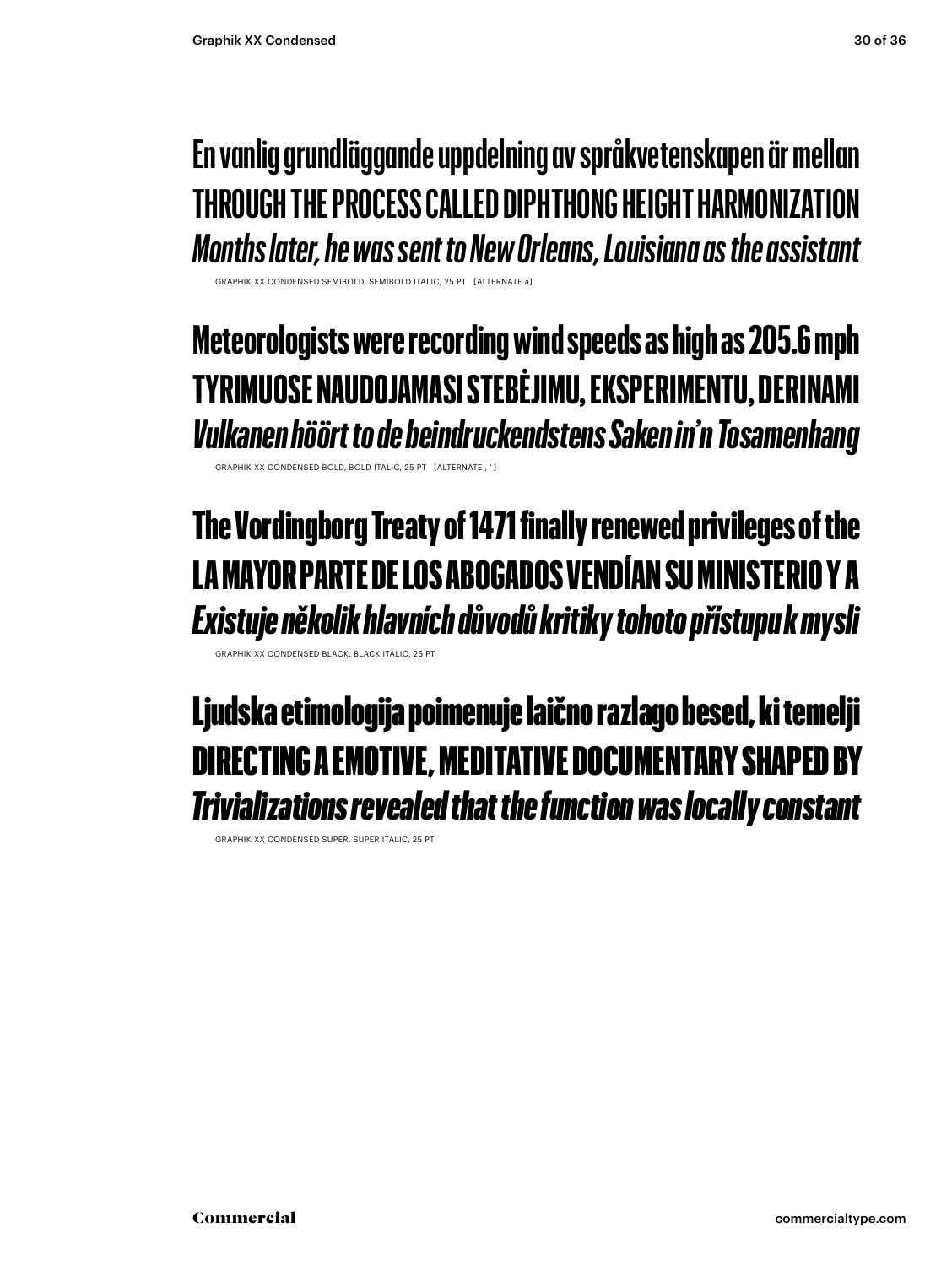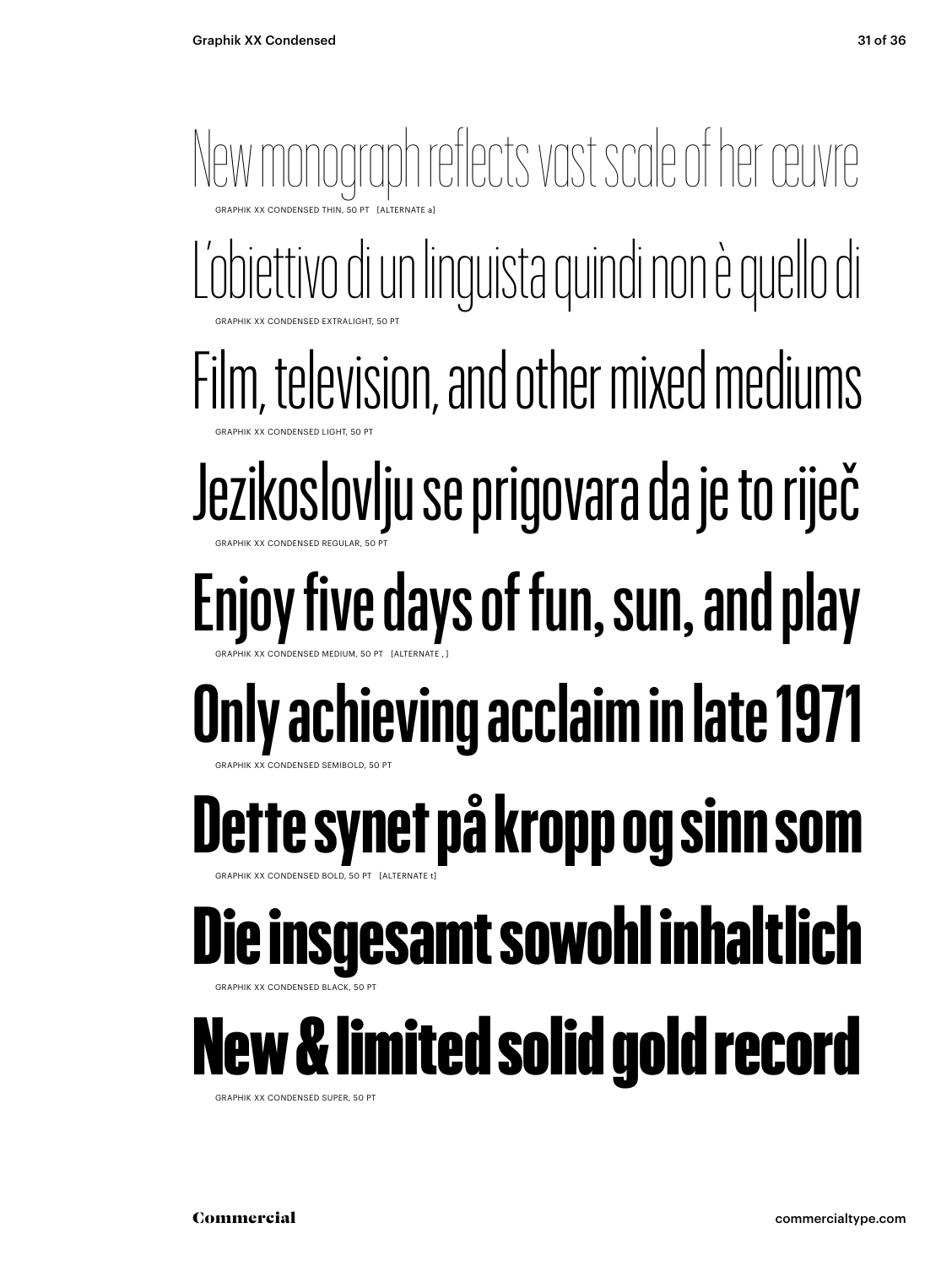

GRAPHIK XX CONDENSED SUPER ITALIC, 50 P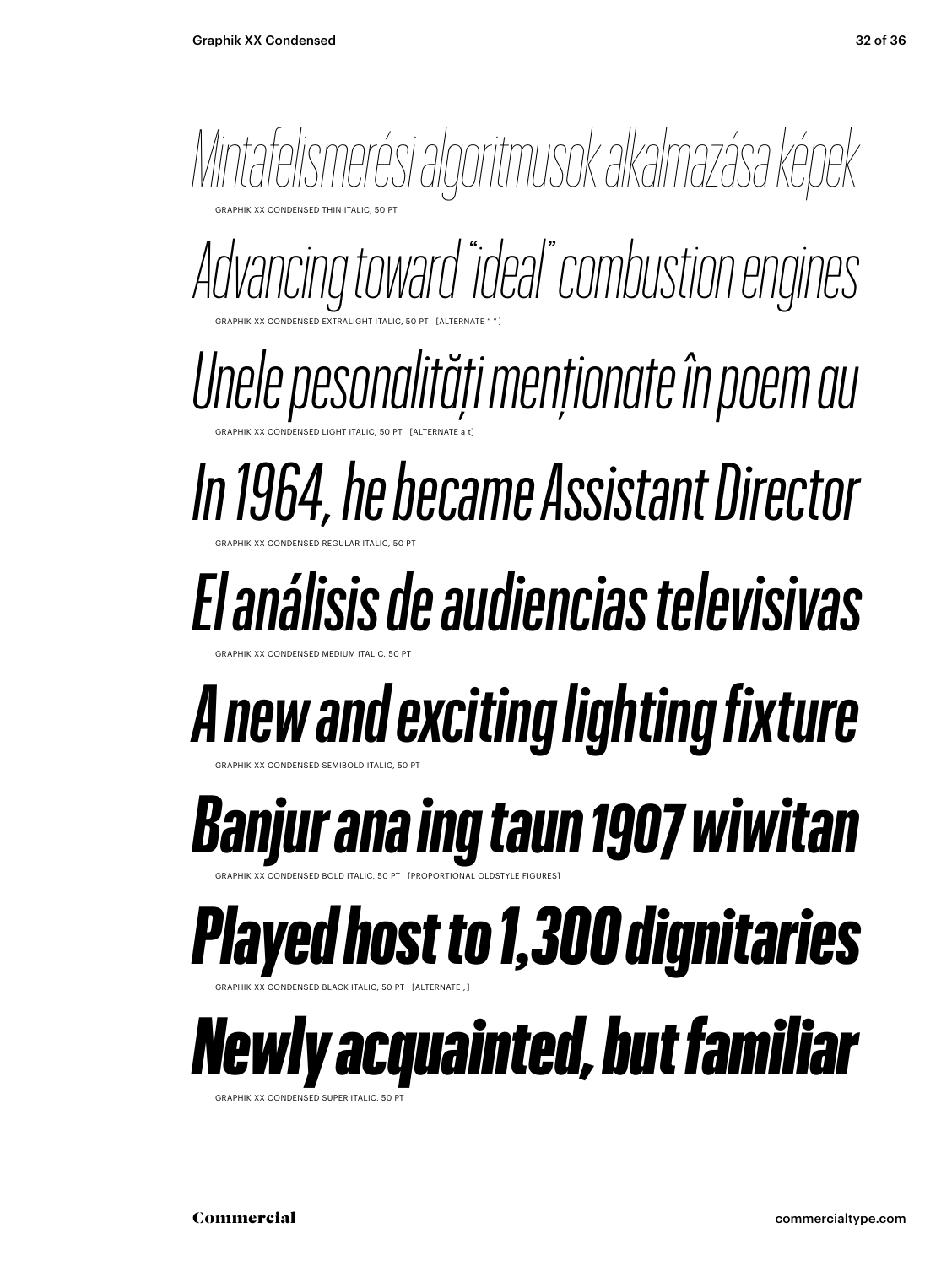| UPPERCASE                               | ABCDEFGHIJKLMNOPQRSTUVWXYZ                                                                                                    |  |  |  |  |
|-----------------------------------------|-------------------------------------------------------------------------------------------------------------------------------|--|--|--|--|
| LOWERCASE                               | abcdefghijklmnopqrstuvwxyz                                                                                                    |  |  |  |  |
| STANDARD PUNCTUATION                    |                                                                                                                               |  |  |  |  |
| ALL CAP PUNCTUATION                     | ji----()[]{}/ \@«»<>                                                                                                          |  |  |  |  |
| LIGATURES                               | ff fi fl                                                                                                                      |  |  |  |  |
| PROPORTIONAL LINING<br>default figures  | $$EE41234567890$ cf%‰ <sup>ao#</sup> °<+=-x÷>≤≈≠ <sub>8</sub> ≥'"                                                             |  |  |  |  |
| PROPORTIONAL OLDSTYLE                   | \$£€¥1234567890                                                                                                               |  |  |  |  |
| PREBUILT FRACTIONS                      | $\frac{1}{2}$ $\frac{1}{3}$ $\frac{2}{3}$ $\frac{1}{4}$ $\frac{3}{4}$ $\frac{1}{8}$ $\frac{3}{8}$ $\frac{5}{8}$ $\frac{7}{8}$ |  |  |  |  |
| <b>NUMERATORS &amp;</b><br>DENOMINATORS | 1234567890/1234567890                                                                                                         |  |  |  |  |
| <b>SUPERSCRIPT &amp;</b><br>SUBSCRIPT   | H1234567890 H <sub>1234567890</sub>                                                                                           |  |  |  |  |
| STYLISTIC ALTERNATES                    | at ß ";""" ", %%. GĶĻŅŖŞŢ áăâäàāqåãģķļņŗṣţţţŕŧ                                                                                |  |  |  |  |
| <b>ACCENTED UPPERCASE</b>               | ÁÂÀÄÅÃĂĀĄÅÆÆÇĆČĈĊĎĐÉÊÈËĚĒĘĞĜĢĠĦĤÍÎÌÏĪJĨĬĴĶŁ<br>ĹĽĻĿÑŃŇŅŊÓÔÒÖÕŐŌØØŒŔŘŖŠŚŞŜSÞŤŢŦÚÛÙÜŬŰŪŲ<br>ŨŨŴŴŴŴŶŶŶŸIJŹŹ                      |  |  |  |  |
| ACCENTED LOWER CASE                     | áâàäåããāąåææçćčĉċďđðéêèëěēeçğĝģġħĥıíîìïījĩĭĵן<br>ktĺľlŀñńňn'nnóôòöõőōøøæŕřŗßšśşŝsþťtŧúûùüŭűūy<br>ůũẃŵẁẅýŷỳÿijžżż              |  |  |  |  |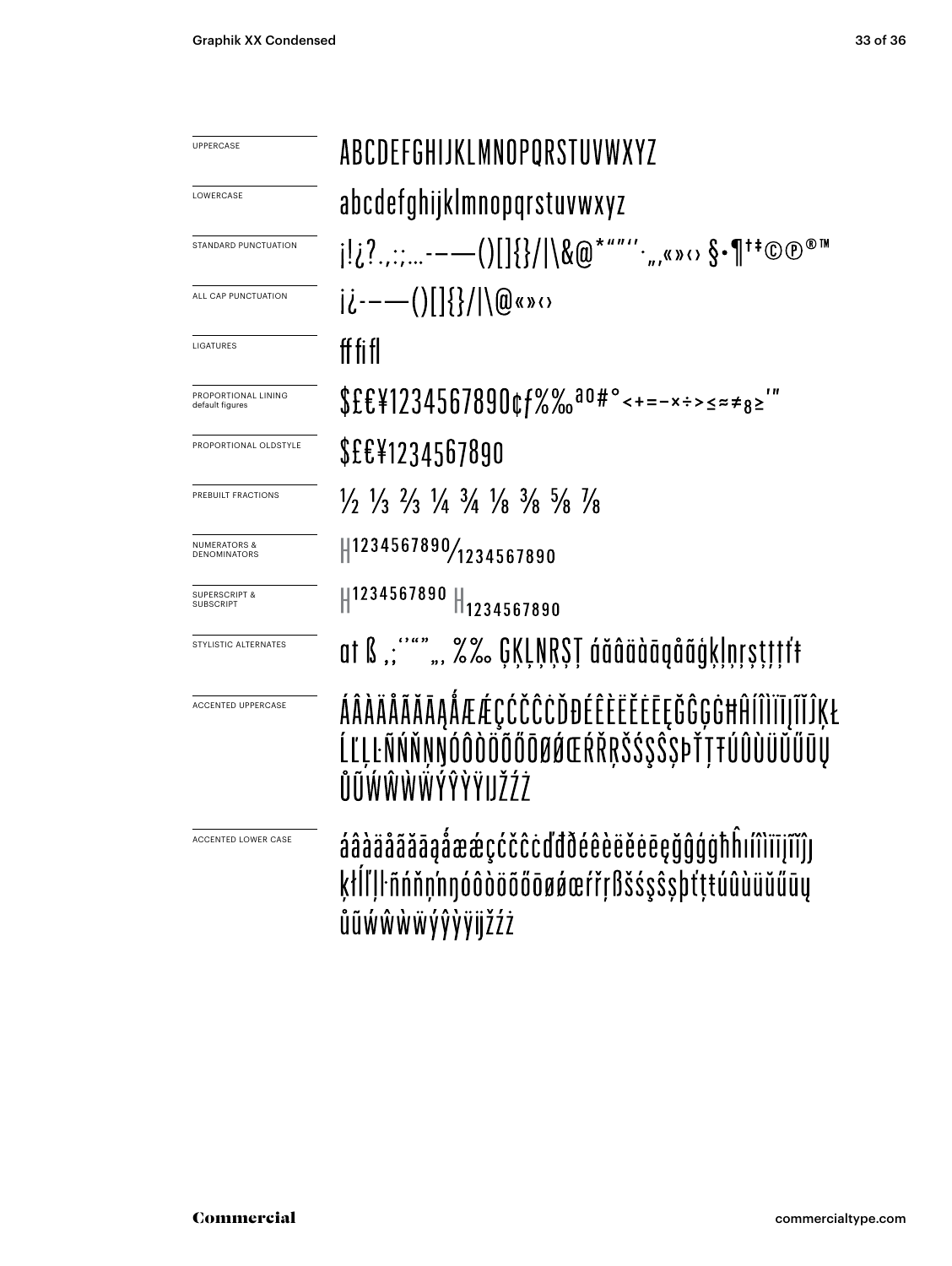ABCDEFGHIJKLMNOPORSTUVWXYZ UPPERCASE LOWERCASE abcdefghijklmnopqrstuvwxyz  $j!_{\ell}$ ?......---()[]{}/|\&@\*""''.,,«» $\circ$  \$•¶<sup>†‡</sup>©®® STANDARD PUNCTUATION  $i\ell$  --- ()[]{}/|\@«» $\circ$ ALL CAP PUNCTUATION ff fi fl LIGATURES  $$EE41234567890$ cf%‰<sup>a0#</sup>°<+=-x÷>≤≈≠<sub>8</sub>≥'" PROPORTIONAL LINING default figures *\$££¥1234567890* PROPORTIONAL OLDSTYLE  $\frac{1}{2}$   $\frac{1}{3}$   $\frac{2}{3}$   $\frac{1}{4}$   $\frac{3}{4}$   $\frac{1}{8}$   $\frac{3}{8}$   $\frac{5}{8}$   $\frac{1}{8}$ PREBUILT FRACTIONS #1234567890/1234567890 NUMERATORS & DENOMINATORS #1234567890 #1234567890 SUPERSCRIPT & SUBSCRIPT at ß ,; "",, %% GĶĻŅŖŞŢ áăâäàāąåãģķļņŗșţţţtf STYLISTIC ALTERNATES ÁÂÀÄÄÃĂĀĄÅÆÆÇĆČĈĊĎĐÉÊÈËĔĔĒĘĞĜĢĠĦĤÍÎÌÏĪĮĨĬĴĶŁ ACCENTED UPPERCASE ĹĽĻĿÑŃŇŅŊÓÔÒŎÕŐŎØŔŒŔŘŖŠŚŞŜSÞŤŢŦÚÛÙÜŮŰŨŲŮ ĨĬŴŴŴŴÝŶŶŸIJŽŹŻ áâàäåããāąåææçćčĉcďđðéêèëĕēēęğĝģġħĥıíîìïījĩĭĵן ACCENTED LOWER CASEķłĺľļŀñńňņ'nŋóôòöõőōøáœŕřŗßšśşŝşþťţŧúûùüŭűūų ůũẃŵẁẅýŷỳÿijžźż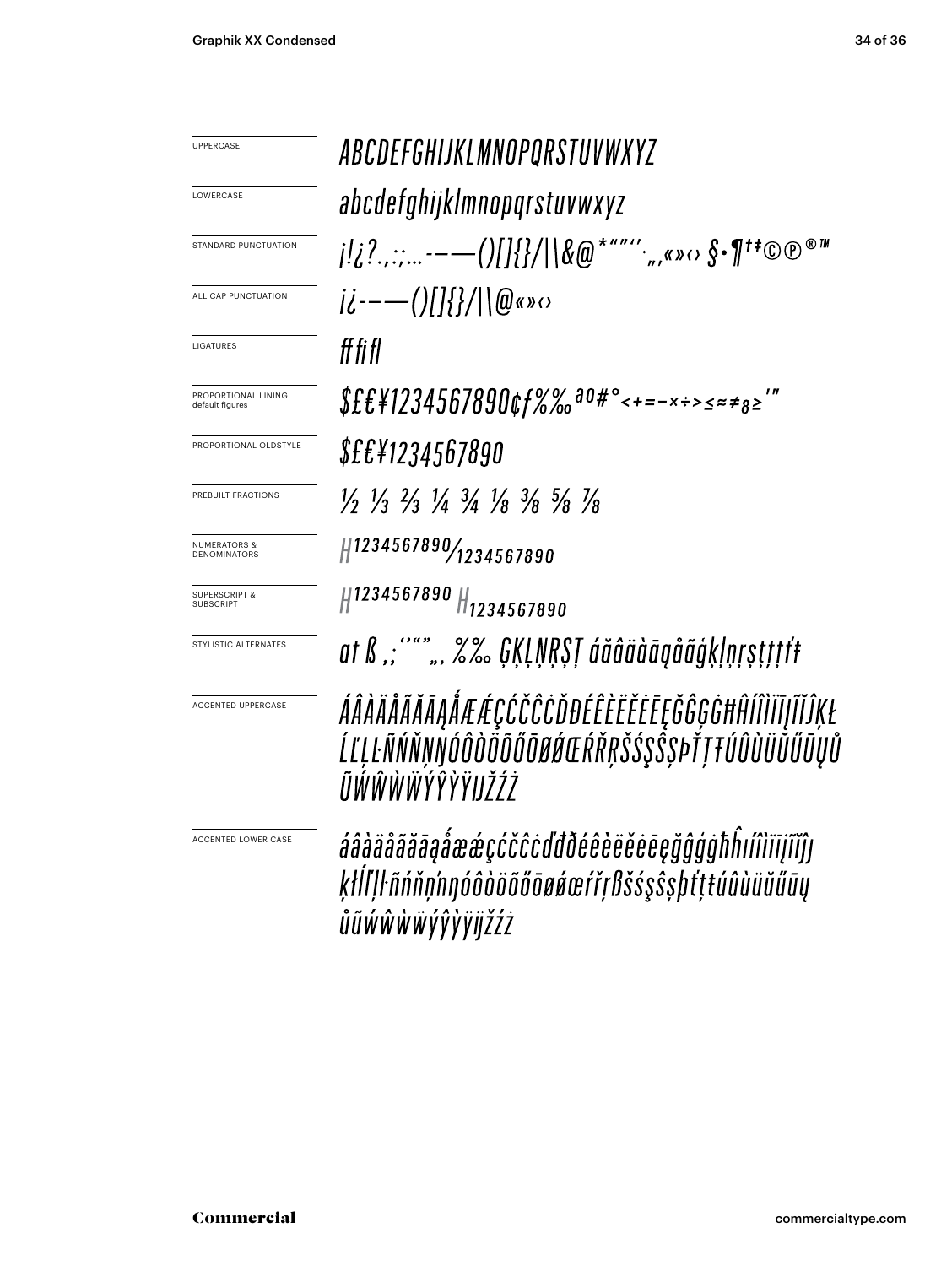| <b>OPENTYPE FEATURES</b><br><b>FAMILY WIDE</b>               | <b>DEACTIVATED</b>                 |                                  | ACTIVATED                                          |                                  |
|--------------------------------------------------------------|------------------------------------|----------------------------------|----------------------------------------------------|----------------------------------|
| <b>ALL CAPS</b><br>opens up spacing, moves<br>punctuation up | ¿Fish & «Chips» @ £4.65?           |                                  | ¿FISH & «CHIPS» @ £4.65?                           |                                  |
| PROPORTIONAL LINING<br>default figures                       | Sale Price:<br>Originally:         | \$3,460 £1,895<br>\$7,031 £9,215 | Sale Price:<br>Originally:                         | \$3,460 €1,895<br>\$7,031 £9,215 |
| PROPORTIONAL OLDSTYLE                                        | Sale Price:<br>Originally:         | \$3,460 €1,895<br>\$7,031 £9,215 | Sale Price:<br>Originally:                         | \$3,460 €1,895<br>\$7,031 £9,215 |
| <b>FRACTIONS</b><br>ignores numeric date format              | 21/03/10 and 21/18 460/920         |                                  | 21/03/10 and 21/ <sub>18</sub> 460/ <sub>920</sub> |                                  |
| SUPERSCRIPT/SUPERIOR                                         | x158 + y23 × z18 – a4260           |                                  | $X^{158} + Y^{23} \times Z^{18} - Z^{4260}$        |                                  |
| SUBSCRIPT/INFERIOR                                           | $x158 \div y23 \times z18 - a4260$ |                                  | $X_{158} \div Y_{23} \times Z_{18} -  d_{4260}$    |                                  |
| <b>DENOMINATOR</b><br>for making arbitrary fractions         | 01234567890123456789               |                                  |                                                    |                                  |
| <b>NUMERATOR</b><br>for making arbitrary fractions           | 01234567890123456789               |                                  | 0123456789 0123456789                              |                                  |
| LANGUAGE FEATURE<br>Română (Romanian) s accent               | ÎNSUȘI conștiința științifice      |                                  | ÎNSUȘI conștiința științifice                      |                                  |
| <b>OPENTYPE FEATURES</b><br>ROMAN & ITALIC                   | <b>DEACTIVATED</b>                 |                                  | <b>ACTIVATED</b>                                   |                                  |
| STYLISTIC SET 01<br>alternate a                              |                                    | Dissonant artistic accompaniment | Dissonant artistic accompaniment                   |                                  |
|                                                              |                                    |                                  |                                                    |                                  |

STYLISTIC SET 02 alternate t

STYLISTIC SET 03 alternate ß

STYLISTIC SET 05 rounded commas and quotes

STYLISTIC SET 06 circular % ‰

STYLISTIC ALTERNATES Illustrator/Photoshop

Intent on these Beckettian realities Intent on these Beckettian realities Weltweit größte Einschlußkomplex Weltweit größte Einschlußkomplex "Perfect; let's start, then," she said "Perfect; let's start, then," she said Returns of 79‰ on only 23% down Returns of 79‰ on only 23% down National availability Eisengießerien National availability Eisengießerien